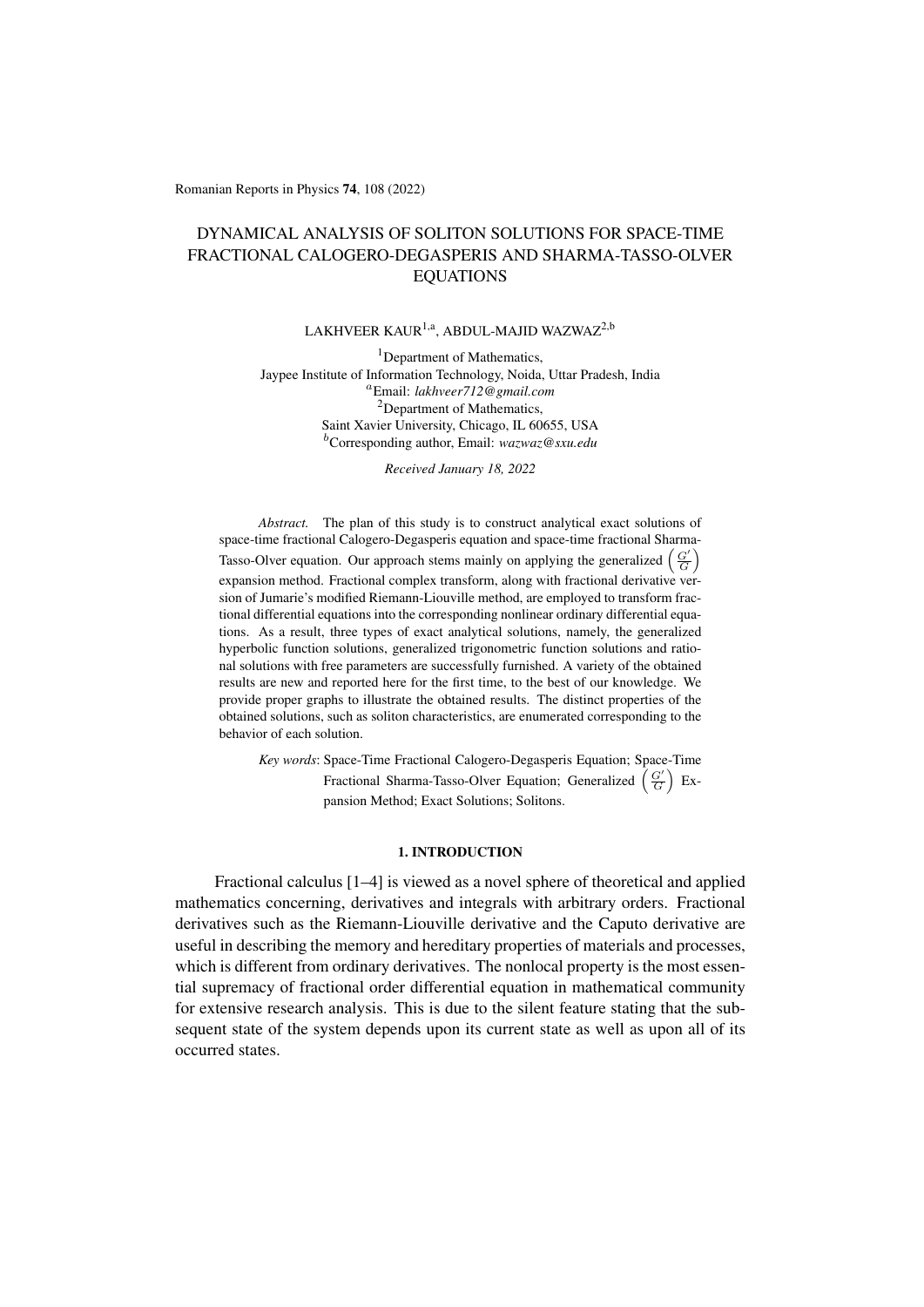It is significantly observed that in recent past years, work has been focused over various extensions and implementations of the known powerful techniques to construct the solutions to various partial differential equations [\[5](#page-14-2)[–18\]](#page-15-0), but at the same, numerous physical processes are framed as fractional partial differential equations (FPDEs) such as vibrations with fractional damping solid mechanics, optical fibers, signal processing, biomedical sciences, diffusion processes and many more. Therefore, the scientific community has established notable results in theory and applications of fractional differential equations for diverse areas of mathematical physics. There are different versions of fractional integral and differential operators. Riemann-Liouville definition is one of the well known, used extensively in various fields of engineering and science, but this definition deduce that the constant function derivative is not zero. Caputo put definitions stating that smooth and differentiable function results into zero value for fractional differentiation of a constant function [\[2,](#page-14-3) [19\]](#page-15-1). Furthermore, Jumarie developed definitions for differential and integral with fractional order, which are appropriately dealing with continuous and non-differentiable functions and results into differentiation of a constant function equal to zero. It is called the modified Riemann-Liouville method [\[20](#page-15-2)[–22\]](#page-15-3).

Hunting for exact solutions to nonlinear FPDEs has been flourishing day by day and attracts more researchers due to its active interest. Nowadays, a variety of many authentic methods have been developed to efficiently provide the exact solutions of FPDEs with the help of symbolic software packages. Examples of the methods used in the literature are the finite difference method [\[23\]](#page-15-4), homotopy analysis method [\[24\]](#page-15-5), homotopy perturbation method [\[25\]](#page-15-6), fractional sub-equation method [\[26\]](#page-15-7), modified simple equation method [\[27\]](#page-15-8), first integral method [\[28\]](#page-15-9), improved extended tanh coth method [\[29\]](#page-15-10), the  $\left(\frac{G'}{G}\right)$  $\frac{G'}{G},\frac{1}{G}$  $\frac{1}{G}$ )-expansion method [\[30\]](#page-15-11), novel method [\[31\]](#page-15-12), auxiliary equation method [\[32\]](#page-15-13), Lie symmetry analysis [\[33\]](#page-15-14) and other methods as well [\[34–](#page-15-15) [36\]](#page-16-0).

In this work, we aim to study the  $(2+1)$ -dimensional space-time fractional Calogero-Degasperis (CD) equation [\[37\]](#page-16-1) given as

<span id="page-1-0"></span>
$$
D_t^{\beta} D_x^{\alpha} u - 4D_x^{\alpha} u D_x^{2\alpha} u - 2D_y^{\eta} u D_x^{2\alpha} u + D_y^{\eta} D_x^{3\alpha} u = 0,
$$
 (1)

where  $0 < \alpha, \beta, \eta \leq 1$  and  $u = u(x, y, t), t > 0, x, y \in \mathbb{R}$ , being representing time and space coordinates sequentially. Equation  $(1)$  illustrates the  $(2+1)$ -dimensional interfacing of a long wave along the X-axis with a Riemann wave propagating along the Y-axis. Moreover, we will also investigate another important physical model, namely space-time fractional Sharma-Tasso-Olver (STO) equation [\[38,](#page-16-2) [39\]](#page-16-3), symbolized as

<span id="page-1-1"></span>
$$
D_t^{\beta} u + 3\epsilon (D_x^{\alpha} u)^2 + 3\epsilon u^2 D_x^{\alpha} u + 3\epsilon u D_x^{2\alpha} u + \epsilon D_x^{3\alpha} u = 0, \qquad (2)
$$

where  $u = u(x, t)$ ,  $0 < \alpha, \beta \le 1$  and  $\epsilon \ne 0$  is a constant,  $t > 0, x \in \mathbb{R}$  representing time and space coordinates sequentiality. Here, the space coordinate is in the direction of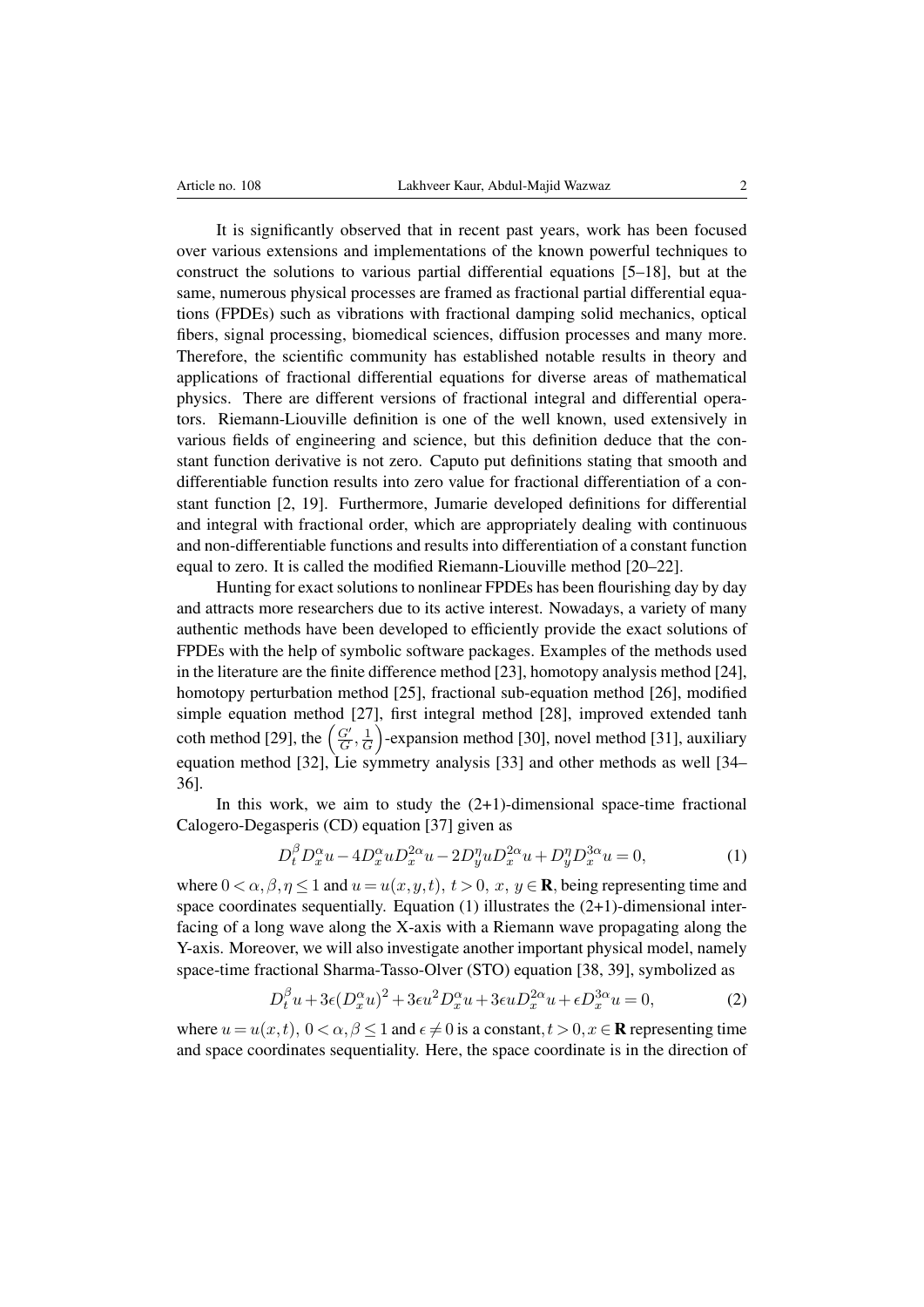propagating field.

Our main concern of this study is to discover new exact solutions to the aforementioned space-time fractional differential equations by means of generalized  $\left(\frac{G'}{G}\right)$  $\left(\frac{G'}{G}\right)$ expansion method. In Sec. 2, a quick review of definitions and properties of Jumarie's modified Riemann-Liouville derivative will be discussed and then the description for solving FPDEs *via* generalized  $\left(\frac{G'}{G}\right)$  $\left(\frac{G'}{G}\right)$  expansion method is presented. The exact so-lutions for equations [\(1\)](#page-1-0) and [\(2\)](#page-1-1) by using generalized  $\left(\frac{G'}{G}\right)$  $\left(\frac{G'}{G}\right)$  expansion method are established and some graphical representations and physical interpretations of the solutions are given in Sec. 3 and Sec. 4. Lastly, some conclusions are provided at the end of the paper.

#### 2. MATHEMATICAL PRELIMINARIES

In this Section, fundamental concepts required for obtaining analytically explicit solutions of equation [\(1\)](#page-1-0) and [\(2\)](#page-1-1) will be discussed. We will present the key properties of the modified Riemann-Liouville differentiation characterized by Jumarie [\[20](#page-15-2)[–22\]](#page-15-3), then the generalized  $\left(\frac{G'}{G}\right)$  $\left(\frac{G'}{G}\right)$  expansion method is implemented to obtain exact analytical solutions of nonlinear FPDEs associated with the mentioned fractional derivative.

### 2.1. JUMARIE'S MODIFIED RIEMANN-LIOUVILLE DIFFERENTIATION AND ITS **PROPERTIES**

Some important characteristics of Jumarie's modified Riemann-Liouville deriva-tive [\[21,](#page-15-16) [22\]](#page-15-3) of order  $\eta$  are summarized as follows:

$$
D_y^{\eta}(y)^{\Im} = \left(\frac{\Gamma(1+\Im)}{\Gamma(1+\Im-\eta)}\right) y^{(\Im-\eta)}, \quad \gamma > 0,
$$
  
\n
$$
D_y^{\eta}(ah(y) + bg(y)) = aD_y^{\eta}h(y) + bD_y^{\eta}g(y),
$$
  
\n
$$
D_y^{\eta}(h(y)g(y)) = g(y)D_y^{\eta}h(y) + h(y)D_y^{\eta}g(y),
$$
  
\n
$$
D_y^{\eta}h(g(y)) = D_y^{\eta}h(g(y))(g'y)^{\eta},
$$
  
\n
$$
D_y^{\eta}c = 0,
$$
  
\n(3)

where  $a, b$ , and  $c$  are arbitrary constants. The above mentioned fundamental operations and results play a magnificent role for dealing with exact explicit solutions of fractional differential equations.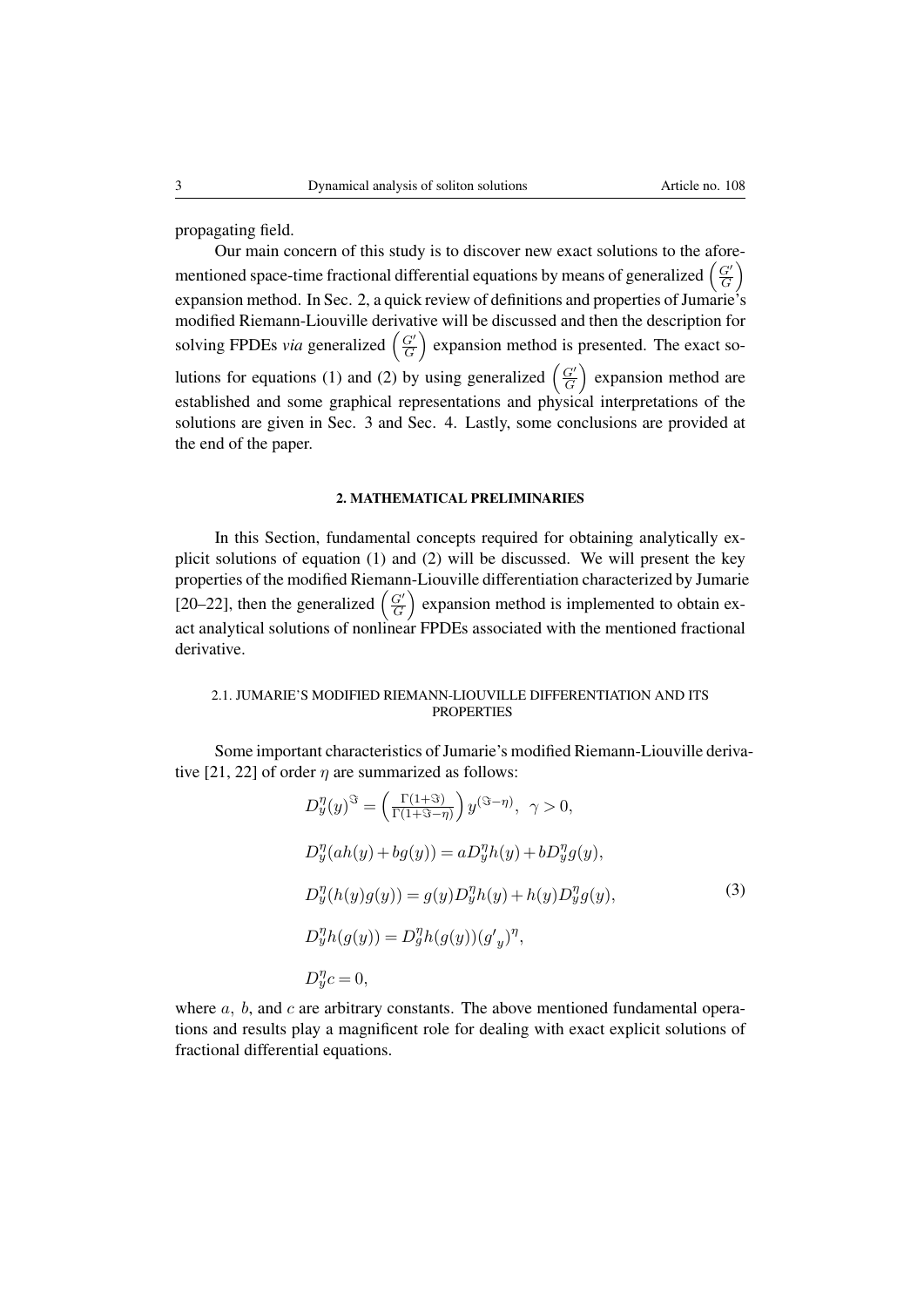#### 2.2. ALGORITHM

This part of manuscript deals with exact solutions of equations [\(1\)](#page-1-0) and [\(2\)](#page-1-1) by using generalized  $\left(\frac{G'}{G}\right)$  $\left(\frac{G'}{G}\right)$  method. The foremost stages of involved technique are concisely given as follws:

Consider a nonlinear fractional partial differential equation given by

<span id="page-3-0"></span>
$$
H(u, D_t^{\beta} u, D_x^{\alpha} u, D_y^{\eta} u, D_t^{\beta} D_x^{\alpha} u, D_y^{\eta} D_t^{\beta} u, D_x^{2\alpha} u, \ldots) = 0, 0 < \alpha, \beta, \eta < 1,
$$
 (4)

where  $u = u(x, y, t)$  is an unknown function, x, y are the spatial variables, t is a temporal variable, and *H* represents a polynomial in  $u(x, y, t)$  and its partial fractional derivatives.

Step I: The equation [\(4\)](#page-3-0) is transformed into an ordinary differential equation (ODE)

<span id="page-3-1"></span>
$$
Q(U, U', U'', U''', \ldots) = 0,\t\t(5)
$$

by considering the fractional complex transformation:

<span id="page-3-4"></span>
$$
u(x,y,t) = U(\zeta), \ \ \zeta = \frac{k_1 x^{\alpha}}{\Gamma(1+\alpha)} + \frac{k_2 y^{\eta}}{\Gamma(1+\eta)} + \frac{k_3 t^{\beta}}{\Gamma(1+\beta)}, \tag{6}
$$

where  $k_j$ ,  $1 \le j \le 3$  are constants, whose values are evaluated and the prime  $\prime$  stands for the derivative with respect to  $\zeta$ .

Step II: The formal solution to ODE [\(5\)](#page-3-1) is assumed to be expressed by a polynomial:

<span id="page-3-2"></span>
$$
U(\zeta) = \sum_{i=-N}^{0} a_i (\phi(\zeta))^i + \sum_{i=1}^{N} b_i (\phi(\zeta))^i.
$$
 (7)

In equation [\(7\)](#page-3-2),  $a_0$ ,  $a_i$ ,  $b_i$  ( $i = 1, 2, 3, ..., N$ ) are constants to be evaluated and the positive integer  $N$  is found by employing homogeneous balance rule. Also here,  $\phi(\zeta) = \left(e + \frac{G'(\zeta)}{G(\zeta)}\right)$  $\frac{G'(\zeta)}{G(\zeta)}\big)$ , where  $G = G(\zeta)$  follows the auxiliary differential equation as:

<span id="page-3-3"></span>
$$
PGG'' - QGG' - RG^2 - C(G')^2 = 0,
$$
\n(8)

where  $P$ ,  $Q$ ,  $R$ ,  $C$  are real free parameters.

**Step III:** Substituting [\(7\)](#page-3-2) along with [\(8\)](#page-3-3) into [\(5\)](#page-3-1) with possible value of  $N$ , we yield polynomials in terms of  $(\phi(\zeta))^m$ ,  $(m = 0, \pm 1, \pm 2,...)$ . Assembling all coefficients of like-power of the resulting polynomials to zero, we acquire an over-determined system of nonlinear algebraic equations for  $a_0$ ,  $a_i$ ,  $b_i$   $(i = 1, 2, ..., N)$ ,  $k_j$   $(1 \le j \le 3)$ , and e.

Step IV: Deciphering the algebraic equations system obtained in Step III and then inserting the values of these constants  $a_0$ ,  $a_i$ ,  $b_i$   $(1 \le i \le N), k_j$  $(1 \le j \le 3)$ , and e together with the general solutions of [\(8\)](#page-3-3) into [\(7\)](#page-3-2), we furnish the exact solutions of nonlinear FPDEs [\(4\)](#page-3-0) systematically.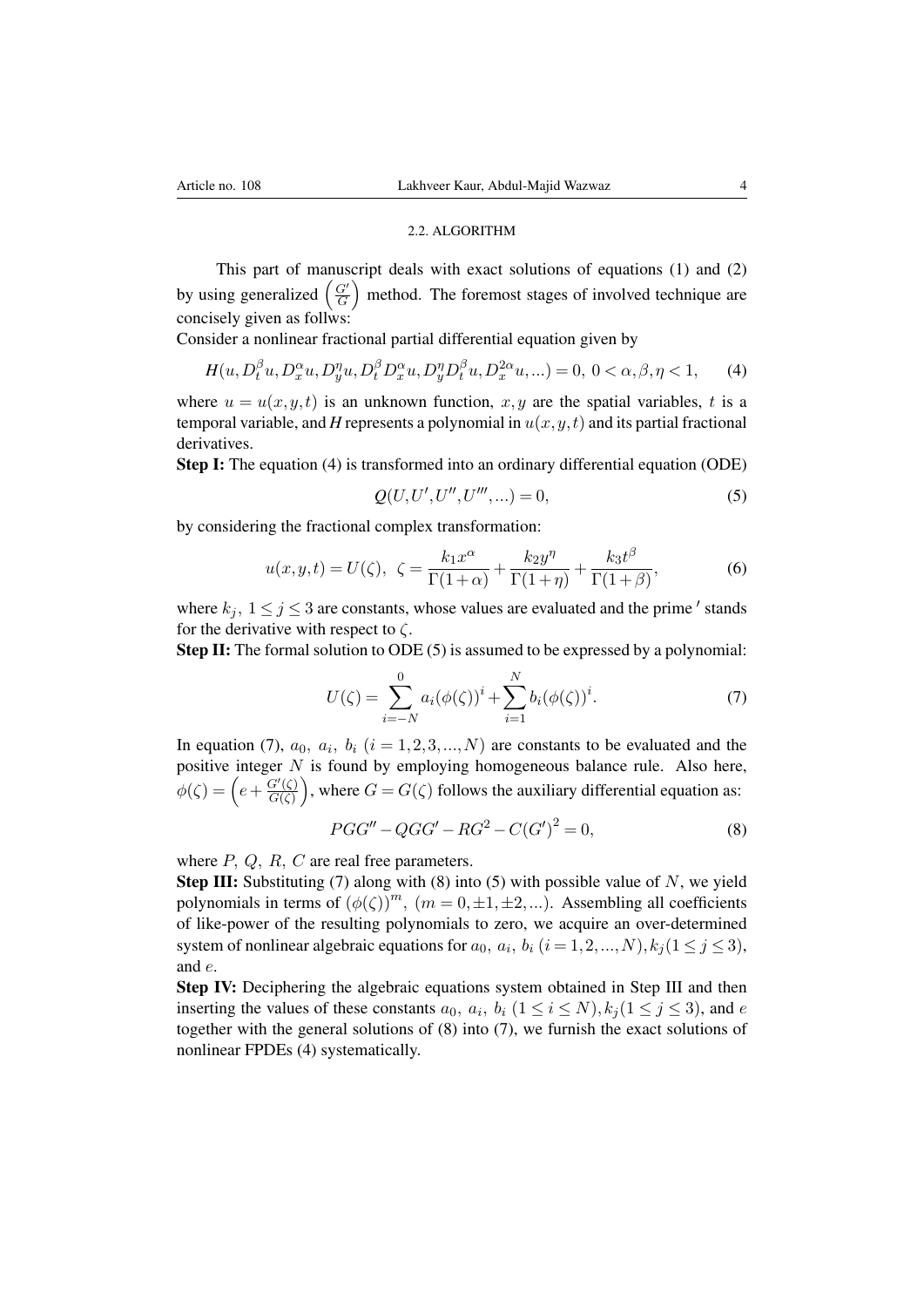#### 3. SPACE-TIME FRACTIONAL CALOGERO-DEGASPERIS EQUATION

In this Section, equation [\(1\)](#page-1-0), which is basically a generic member of a class of partial differential equations possessing integrability properties and is associated with infinite dimensional Lie algebras [\[40\]](#page-16-4), has been explored by means of the generalized  $\int G'$  $\left(\frac{G'}{G}\right)$  method as follows. By considering the transformation [\(6\)](#page-3-4), equation [\(1\)](#page-1-0) can be reduced to the following nonlinear ODE:

<span id="page-4-0"></span>
$$
k_3U' - (2k_1^2 + k_1k_2)(U')^2 + k_1^2k_2U''' = 0, \ U' = \frac{dU}{d\zeta}.
$$
 (9)

By making the balance between the highest order derivative term and the nonlinear term for equation [\(9\)](#page-4-0), leads to  $N = 1$  and then the solution of the equation (9) takes the following ansätz:

<span id="page-4-1"></span>
$$
U(\zeta) = a_0 + \frac{a_1}{\phi(\zeta)} + b_1\phi(\zeta),\tag{10}
$$

where  $a_0, a_1, b_1$  are constants to be evaluated. On substitution of [\(10\)](#page-4-1) into equation [\(9\)](#page-4-0) along with [\(8\)](#page-3-3) and each coefficient of  $(\phi(\zeta))^M$ ,  $(M = 0, \pm 1, \pm 2,...)$  is equated to zero, we obtain a system of over-determined nonlinear algebraic equations for  $a_0, a_1, b_1, k_i, (j = 1, 2, 3)$ , and e, which is further solved to derive the following non-trivial cases.

**Case I:** In this case,  $a_0$ ,  $k_1$ ,  $k_2$ ,  $C_0$ , and  $C_1$  are free parameters. The coefficients for exact solution of equation [\(1\)](#page-1-0) are found as

<span id="page-4-2"></span>
$$
e = \frac{Q}{2(C-P)}, \ a_1 = \frac{-3k_2k_1(4CR - 4PR - Q^2)}{2P(2k_1 + k_2)(C-P)}, \ b_1 = \frac{6k_2k_1(C-P)}{P(2k_1 + k_2)},
$$
  
\n
$$
k_3 = \frac{4k_2k_1^2(4CR - 4PR - Q^2)}{P^2}
$$
\n(11)

We, therefore, achieved the following exact solutions for equation [\(1\)](#page-1-0), by considering the general solutions of equations [\(8\)](#page-3-3) and [\(11\)](#page-4-2) and then substituting in [\(10\)](#page-4-1): for  $\sigma = -4CR + 4PR + Q^2 > 0$ ,  $Q \neq 0$ , we have

$$
u_{11}(x,y,t) = a_0 + \frac{-3k_1k_2\sqrt{\sigma}}{P(2k_1+k_2)} \frac{\left(C_0 \cosh\left(\frac{\zeta\sqrt{\sigma}}{2P}\right) + C_1 \sinh\left(\frac{\zeta\sqrt{\sigma}}{2P}\right)\right)}{\left(C_0 \sinh\left(\frac{\zeta\sqrt{\sigma}}{2P}\right) + C_1 \cosh\left(\frac{\zeta\sqrt{\sigma}}{2P}\right)\right)} - \frac{3k_1k_2\sqrt{\sigma}}{P(2k_1+k_2)} \frac{\left(C_0 \sinh\left(\frac{\zeta\sqrt{\sigma}}{2P}\right) + C_1 \cosh\left(\frac{\zeta\sqrt{\sigma}}{2P}\right)\right)}{\left(C_0 \cosh\left(\frac{\zeta\sqrt{\sigma}}{2P}\right) + C_1 \sinh\left(\frac{\zeta\sqrt{\sigma}}{2P}\right)\right)},
$$
\n(12)

for  $\sigma = -4CR + 4PR + Q^2 < 0$ ,  $Q \neq 0$ , we have

$$
u_{12}(x,y,t) = a_0 + \frac{-3k_1k_2\sqrt{-\sigma}}{P(2k_1+k_2)} \frac{\left(C_0 \cos\left(\frac{\zeta\sqrt{-\sigma}}{2P}\right) + C_1 \sin\left(\frac{\zeta\sqrt{-\sigma}}{2P}\right)\right)}{\left(C_0 \sin\left(\frac{\zeta\sqrt{-\sigma}}{2P}\right) - C_1 \cos\left(\frac{\zeta\sqrt{-\sigma}}{2P}\right)\right)} + \frac{3k_1k_2\sqrt{-\sigma}}{P(2k_1+k_2)} \frac{\left(C_0 \sin\left(\frac{\zeta\sqrt{-\sigma}}{2P}\right) - C_1 \cos\left(\frac{\zeta\sqrt{-\sigma}}{2P}\right)\right)}{\left(C_0 \cos\left(\frac{\zeta\sqrt{-\sigma}}{2P}\right) + C_1 \sin\left(\frac{\zeta\sqrt{-\sigma}}{2P}\right)\right)},
$$
\n(13)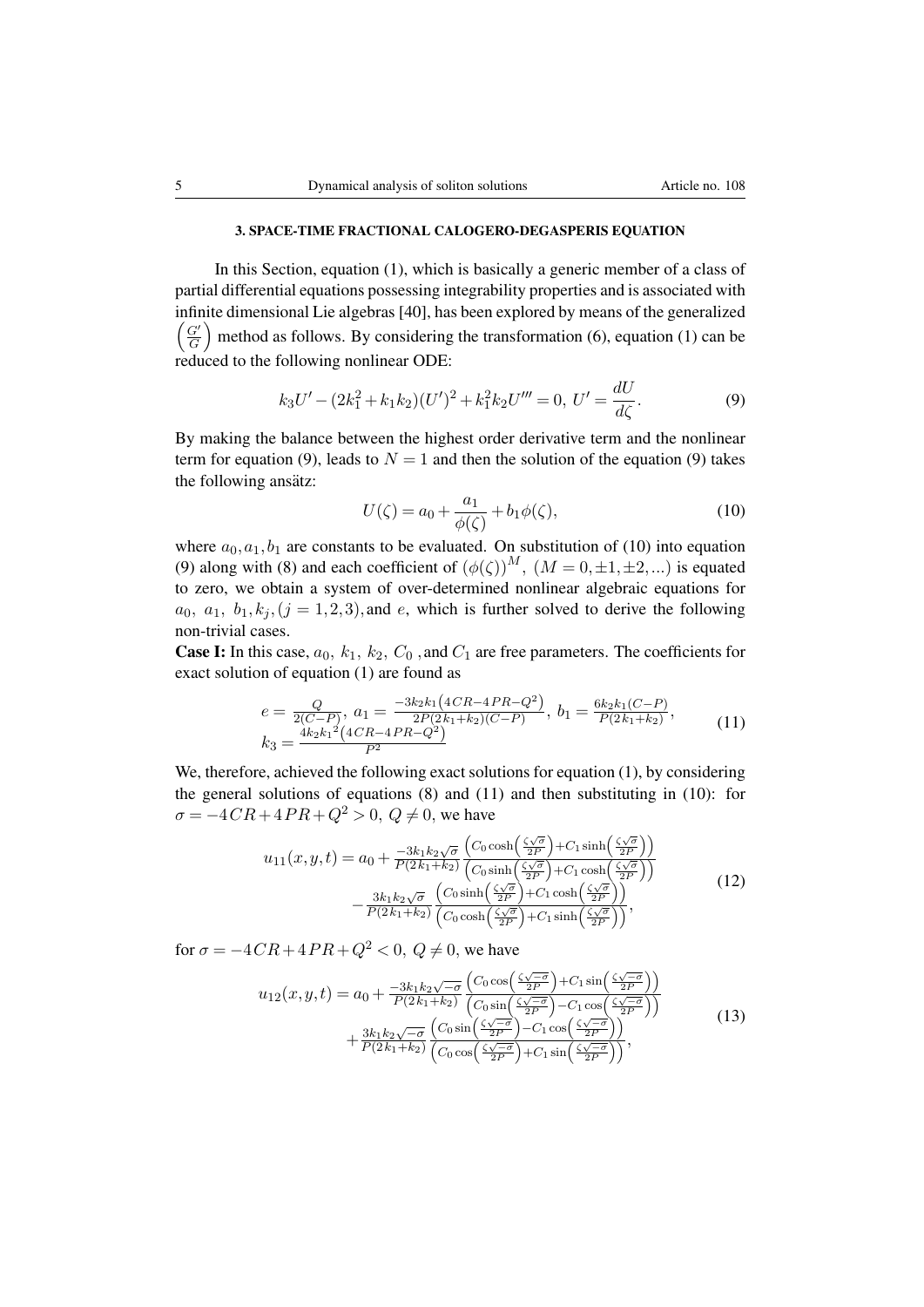for  $\sigma = -4CR + 4PR + Q^2 = 0, Q \neq 0$ , we have

$$
u_{13}(x,y,t) = \left(\frac{2\zeta C_1 a_0 k_1 + \zeta C_1 a_0 k_2 + 2C_0 a_0 k_1 + C_0 a_0 k_2 - 6C_1 k_1 k_2}{(\zeta C_1 + C_0)(2k_1 + k_2)}\right),\tag{14}
$$

for  $\Delta = (P - C)R > 0$ ,  $Q = 0$ , we have

$$
u_{14}(x,y,t) = a_0 + \frac{6k_1k_2}{(2k_1+k_2)P} \left( \frac{Q}{2} - \frac{\sqrt{\Delta} \left( C_0 \sinh\left(\frac{\zeta\sqrt{\Delta}}{P}\right) + C_1 \cosh\left(\frac{\zeta\sqrt{\Delta}}{P}\right) \right)}{\left( C_0 \cosh\left(\frac{\zeta\sqrt{\Delta}}{P}\right) + C_1 \sinh\left(\frac{\zeta\sqrt{\Delta}}{P}\right) \right)} \right) - \frac{3k_2k_1\left(4CR - 4PR - Q^2\right)}{2(2k_1+k_2)P \left( \frac{Q}{2} - \frac{\sqrt{\Delta} \left( C_0 \sinh\left(\frac{\zeta\sqrt{\Delta}}{P}\right) + C_1 \cosh\left(\frac{\zeta\sqrt{\Delta}}{P}\right) \right)}{\left( C_0 \cosh\left(\frac{\zeta\sqrt{\Delta}}{P}\right) + C_1 \sinh\left(\frac{\zeta\sqrt{\Delta}}{P}\right) \right)} \right)}
$$
(15)

for  $\Delta = (P - C)R < 0$ ,  $Q = 0$ , we have

$$
u_{15}(x,y,t) = a_0 + \frac{6k_1k_2}{(2k_1+k_2)P} \left( \frac{Q}{2} - \frac{\sqrt{-\Delta} \left( -C_0 \sin\left(\frac{\zeta\sqrt{-\Delta}}{P}\right) + C_1 \cos\left(\frac{\zeta\sqrt{-\Delta}}{P}\right) \right)}{\left(C_0 \cos\left(\frac{\zeta\sqrt{-\Delta}}{P}\right) + C_1 \sin\left(\frac{\zeta\sqrt{-\Delta}}{P}\right) \right)} \right) - \frac{3k_2k_1\left(4CR - 4PR - Q^2\right)}{2(2k_1+k_2)P\left(\frac{Q}{2} - \frac{\sqrt{-\Delta}\left(-C_0 \sin\left(\frac{\zeta\sqrt{-\Delta}}{P}\right) + C_1 \cos\left(\frac{\zeta\sqrt{-\Delta}}{P}\right)\right)}{\left(C_0 \cos\left(\frac{\zeta\sqrt{-\Delta}}{P}\right) + C_1 \sin\left(\frac{\zeta\sqrt{-\Delta}}{P}\right)\right)} \right)},
$$
\n(16)

where  $\zeta = \frac{k_1 x^{\alpha}}{\Gamma(1+\alpha)} + \frac{k_2 y^{\eta}}{\Gamma(1+\eta)} + \frac{4k_2 k_1^2 (4CR - 4PR - Q^2)t^{\beta}}{P^2 \Gamma(1+\beta)}$  $\frac{P^2\Gamma(1+\beta)}{P^2\Gamma(1+\beta)}$ . **Case II:** Here,  $a_0$ ,  $e$ ,  $k_1 k_2$ ,  $C_0$ , and  $C_1$  are free parameters. The coefficients for the exact solution of equation [\(1\)](#page-1-0) are expressed as

<span id="page-5-0"></span>
$$
b_1 = 0, \ a_1 = \frac{-6k_2k_1(Ce^2 - Pe^2 - Qe + R)}{P(2k_1 + k_2)}, \ k_3 = \frac{k_2k_1^2(4CR - 4PR - Q^2)}{P^2}
$$
(17)

We, therefore, obtain the following solutions for equation [\(1\)](#page-1-0), by considering the general solutions of equations [\(8\)](#page-3-3) and [\(17\)](#page-5-0) and then substituting in [\(10\)](#page-4-1): For  $\sigma =$  $-4CR+4PR+Q^2 > 0$ ,  $Q \neq 0$ , we have

$$
u_{21}(x,y,t) = a_0 - \frac{6k_2k_1(Ce^2 - Pe^2 - Qe + R)}{P(2k_1 + k_2)\left(e + \frac{Q}{2P - 2C} + \frac{\sqrt{\sigma}(C_0 \sinh\left(\frac{\zeta\sqrt{\sigma}}{2P}\right) + C_1 \cosh\left(\frac{\zeta\sqrt{\sigma}}{2P}\right))}{(2P - 2C)\left(C_0 \cosh\left(\frac{\zeta\sqrt{\sigma}}{2P}\right) + C_1 \sinh\left(\frac{\zeta\sqrt{\sigma}}{2P}\right)\right)}\right)},
$$
\n(18)

for  $\sigma = -4CR + 4PR + Q^2 < 0$ ,  $Q \neq 0$ , we have

$$
u_{22}(x,y,t) = -\frac{6k_2k_1(Ce^2 - Pe^2 - Qe + R)}{P(2k_1 + k_2)\left(e + \frac{Q}{2P - 2C} + \frac{\sqrt{-\sigma}\left(-C_0\sin\left(\frac{\zeta\sqrt{-\sigma}}{2P}\right) + C_1\cos\left(\frac{\zeta\sqrt{-\sigma}}{2P}\right)\right)}{(2P - 2C)\left(C_0\cos\left(\frac{\zeta\sqrt{-\sigma}}{2P}\right) + C_1\sin\left(\frac{\zeta\sqrt{-\sigma}}{2P}\right)\right)}\right)} + a_0,
$$
\n(19)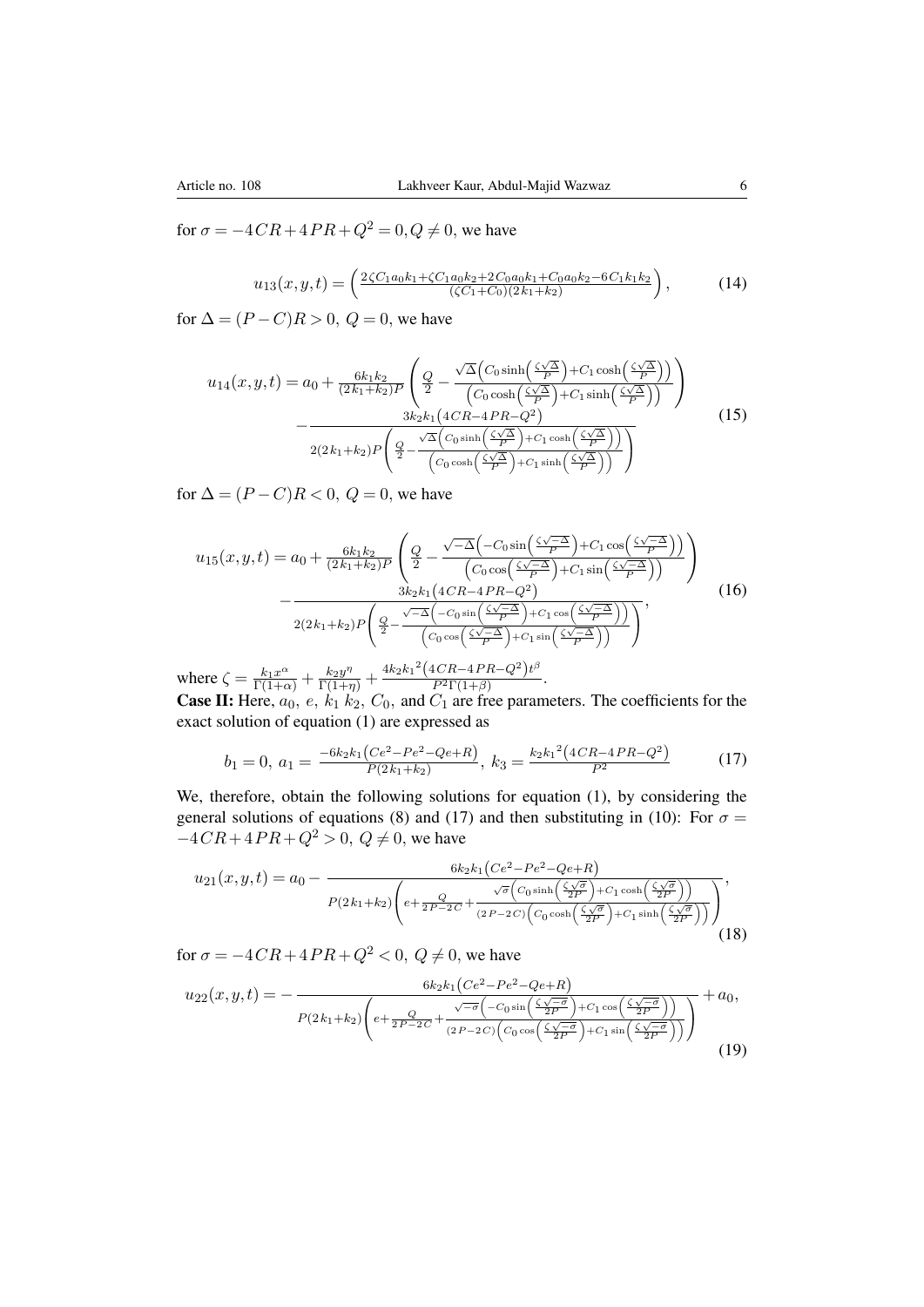for  $\sigma = -4CR + 4PR + Q^2 = 0, Q \neq 0$ , we have

$$
u_{23}(x,y,t) = a_0 - \frac{6k_2k_1(Ce^2 - Pe^2 - Qe + R)}{P(2k_1 + k_2)} \left( e - \frac{Q}{2(C - P)} + \frac{PC_1}{(\zeta C_1 + C_0)(P - C)} \right)^{-1},\tag{20}
$$

for  $\Delta = (P - C)R > 0$ ,  $Q = 0$ , we have

$$
u_{24}(x,y,t) = a_0 - \frac{6k_2k_1(Ce^2 - Pe^2 - Qe + R)}{P(2k_1 + k_2)\left(e + \frac{\sqrt{\Delta}\left(C_0 \sinh\left(\frac{\zeta\sqrt{\Delta}}{P}\right) + C_1 \cosh\left(\frac{\zeta\sqrt{\Delta}}{P}\right)\right)}{(P-C)\left(C_0 \cosh\left(\frac{\zeta\sqrt{\Delta}}{P}\right) + C_1 \sinh\left(\frac{\zeta\sqrt{\Delta}}{P}\right)\right)}\right)},
$$
(21)

for  $\Delta = (P - C)R < 0$ ,  $Q = 0$ , we have

$$
u_{25}(x,y,t) = a_0 - \frac{6k_2k_1(Ce^2 - Pe^2 - Qe + R)}{P(2k_1 + k_2)\left(e + \frac{\sqrt{-\Delta}\left(-C_0\sin\left(\frac{\zeta\sqrt{-\Delta}}{P}\right) + C_1\cos\left(\frac{\zeta\sqrt{-\Delta}}{P}\right)\right)}{(P-C)\left(C_0\cos\left(\frac{\zeta\sqrt{-\Delta}}{P}\right) + C_1\sin\left(\frac{\zeta\sqrt{-\Delta}}{P}\right)\right)}\right)},\tag{22}
$$

where  $\zeta = \frac{k_1 x^{\alpha}}{\Gamma(1+\alpha)} + \frac{k_2 y^{\eta}}{\Gamma(1+\eta)} + \frac{k_2 k_1^2 (4CR - 4PR - Q^2)t^{\beta}}{P^2 \Gamma(1+\beta)}$  $\frac{\varphi_1 e^{-\frac{1}{2} \int \varphi_1 e^{-\frac{1}{2} \int \varphi_2 e^{-\frac{1}{2} \int \varphi_1 e^{-\frac{1}{2} \int \varphi_2 e^{-\frac{1}{2} \int \varphi_1 e^{-\frac{1}{2} \int \varphi_2 e^{-\frac{1}{2} \int \varphi_2 e^{-\frac{1}{2} \int \varphi_2 e^{-\frac{1}{2} \int \varphi_2 e^{-\frac{1}{2} \int \varphi_2 e^{-\frac{1}{2} \int \varphi_2 e^{-\frac{1}{2} \int \varphi_2 e^{-\frac{1}{2} \int \varphi_2 e^{-\frac{$ 

**Case III:** In this case,  $a_0$ ,  $e$ ,  $k_1$ ,  $k_2$ ,  $C_0$ , and  $C_1$  are free parameters. The coefficients for the solution of equation [\(1\)](#page-1-0) are found as

<span id="page-6-0"></span>
$$
b_1 = \frac{6k_2k_1(C-P)}{P(2k_1+k_2)}, \ a_1 = 0, \ k_3 = \frac{k_2k_1^2(4CR-4PR-Q^2)}{P^2}
$$
 (23)

We, therefore, obtain the following solutions for equation [\(1\)](#page-1-0), by considering the general solutions of equations [\(8\)](#page-3-3) and [\(23\)](#page-6-0) and then substituting in [\(10\)](#page-4-1): For  $\sigma =$  $-4CR+4PR+Q^2 > 0, Q \neq 0$ , we have

$$
u_{31}(x,y,t) = a_0 + \frac{6k_2k_1(C-P)}{P(2k_1+k_2)} \left( e + \frac{Q}{2P-2C} + \frac{\sqrt{\sigma}}{2P-2C} \frac{\left( C_0 \sinh\left(\frac{\zeta\sqrt{\sigma}}{2P}\right) + C_1 \cosh\left(\frac{\zeta\sqrt{\sigma}}{2P}\right) \right)}{\left( C_0 \cosh\left(\frac{\zeta\sqrt{\sigma}}{2P}\right) + C_1 \sinh\left(\frac{\zeta\sqrt{\sigma}}{2P}\right) \right)} \right),\tag{24}
$$

for  $\sigma = -4CR + 4PR + Q^2 < 0$ ,  $Q \neq 0$ , we have

$$
u_{32}(x,y,t) = a_0 + \frac{6k_2k_1(C-P)}{P(2k_1+k_2)} \left( e + \frac{Q}{2P-2C} + \frac{\sqrt{-\sigma}}{2P-2C} \frac{\left(-C_0 \sin\left(\frac{\zeta\sqrt{-\sigma}}{2P}\right) + C_1 \cos\left(\frac{\zeta\sqrt{-\sigma}}{2P}\right)\right)}{\left(C_0 \cos\left(\frac{\zeta\sqrt{-\sigma}}{2P}\right) + C_1 \sin\left(\frac{\zeta\sqrt{-\sigma}}{2P}\right)\right)} \right),\tag{25}
$$

for  $\sigma = -4CR + 4PR + Q^2 = 0$ ,  $Q \neq 0$ , we have

$$
u_{33}(x, y, t) = a_0 + \frac{6k_2k_1(C-P)}{P(2k_1+k_2)} \left(e - \frac{Q}{2(C-P)} + \frac{PC_1}{(\zeta C_1 + C_0)(P-C)}\right),\tag{26}
$$

for  $\Delta = (P - C)R > 0$ ,  $Q = 0$ , we have

$$
u_{34}(x,y,t) = a_0 + \frac{6k_2k_1(C-P)}{P(2k_1+k_2)} \left( e + \frac{\sqrt{\Delta}}{P-C} \frac{\left( C_0 \sinh\left(\frac{\zeta\sqrt{\Delta}}{P}\right) + C_1 \cosh\left(\frac{\zeta\sqrt{\Delta}}{P}\right) \right)}{\left( C_0 \cosh\left(\frac{\zeta\sqrt{\Delta}}{P}\right) + C_1 \sinh\left(\frac{\zeta\sqrt{\Delta}}{P}\right) \right)} \right), \quad (27)
$$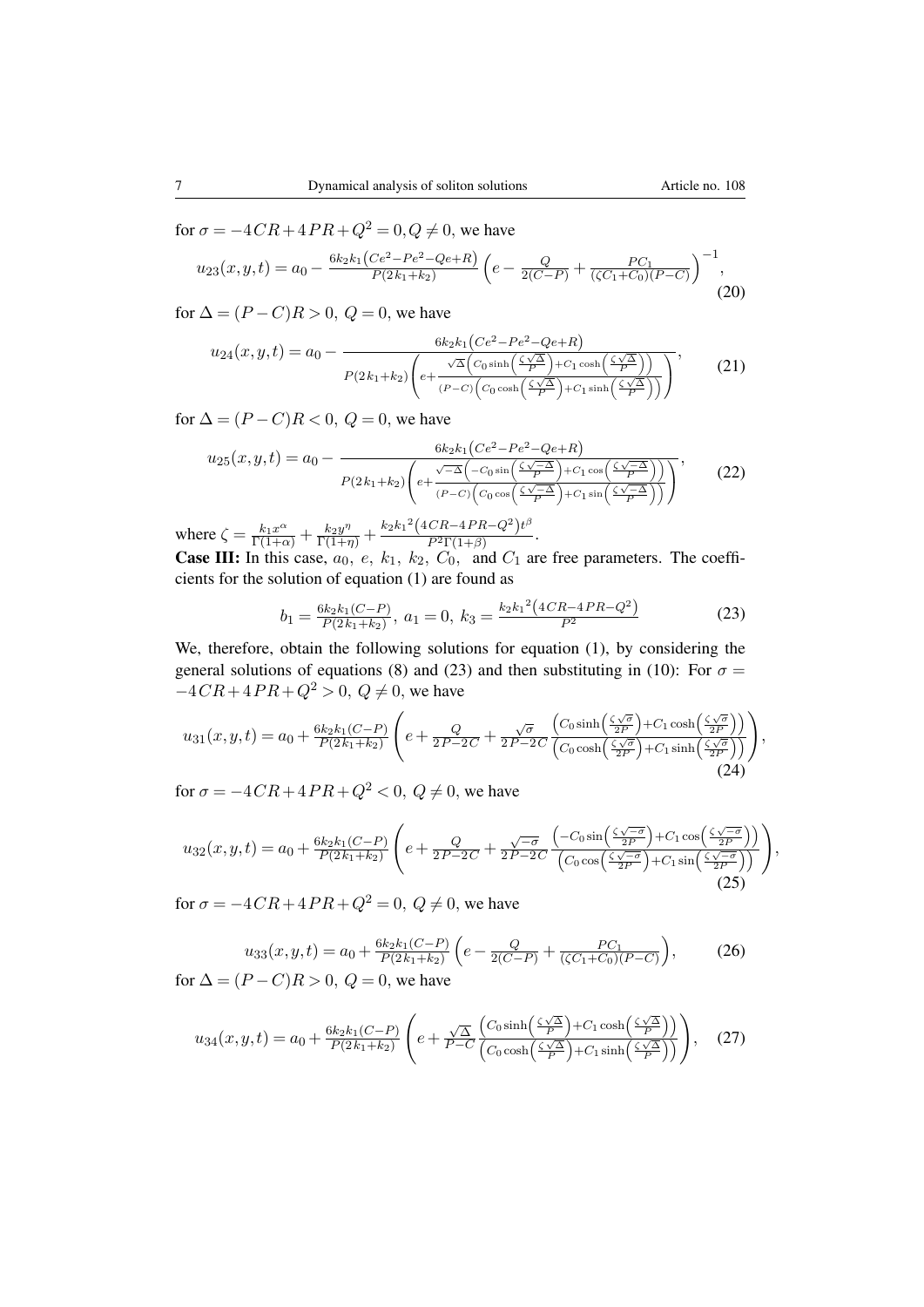for  $\Delta = (P - C)R < 0$ ,  $Q = 0$ , we have

$$
u_{35}(x,y,t) = a_0 + \frac{6k_2k_1(C-P)}{P(2k_1+k_2)} \left(e + \frac{\sqrt{-\Delta}}{P-C} \frac{\left(-C_0 \sin\left(\frac{\zeta\sqrt{-\Delta}}{P}\right) + C_1 \cos\left(\frac{\zeta\sqrt{-\Delta}}{P}\right)\right)}{\left(C_0 \cos\left(\frac{\zeta\sqrt{-\Delta}}{P}\right) + C_1 \sin\left(\frac{\zeta\sqrt{-\Delta}}{P}\right)\right)}\right),
$$
  
where  $\zeta = \frac{k_1x^{\alpha}}{\Gamma(1+\alpha)} + \frac{k_2y^{\eta}}{\Gamma(1+\eta)} + \frac{k_2k_1^2(4CR - 4PR - Q^2)t^{\beta}}{P^2\Gamma(1+\beta)}.$  (28)





Fig. 1 – Graphical portray for solutions of equation [\(1\)](#page-1-0): (a) singular multiple soliton solution for  $u_{31}(x, y, t)$  with  $C = 1$ ,  $P = 2$ ,  $Q = 1$ ,  $R = 1$ ,  $\alpha = 0.8$ ,  $\beta = 0.9$ ,  $\eta = 0.5$ ,  $y = 2$ ,  $e = 1$ ,  $\epsilon = 2$ ,  $B_0 = 1, B_1 = 2, a_0 = 4, k_1 = 1, k_2 = 2,$  (b) multiple singular soliton solution  $u_{32}(x, y, t)$  with  $C = 2, P = 1, Q = 1, R = 1, \alpha = 0.8, \beta = 0.9, \eta = 0.5, y = 2, e = 1, \epsilon = 2, B_0 = 1, B_1 = 2,$  $a_0 = 4$ ,  $k_1 = 1$ ,  $k_2 = 2$ , (c) multiple singular soliton solution for  $u_{34}(x, y, t)$  with  $C = 1$ ,  $P = 2$ ,  $Q=1,\,R=1,\,\alpha=0.8,\,\beta=0.9,\,\eta=0.5,\,y=2,\,e=1,\,\epsilon=2,\,B_{0}=1,\,B_{1}=2,\,a_{0}=4,\,k_{1}=1,$  $k_2 = 2$ , (d) 1-soliton solution for  $u_{35}(x, y, t)$  with  $C = 2$ ,  $P = 1$ ,  $Q = 1$ ,  $R = 1$ ,  $\alpha = 0.8$ ,  $\beta = 0.9$ ,  $\eta = 0.5, y = 2, e = 1, \epsilon = 2, B_0 = 1, B_1 = 2, a_0 = 4, k_1 = 1, k_2 = 2.$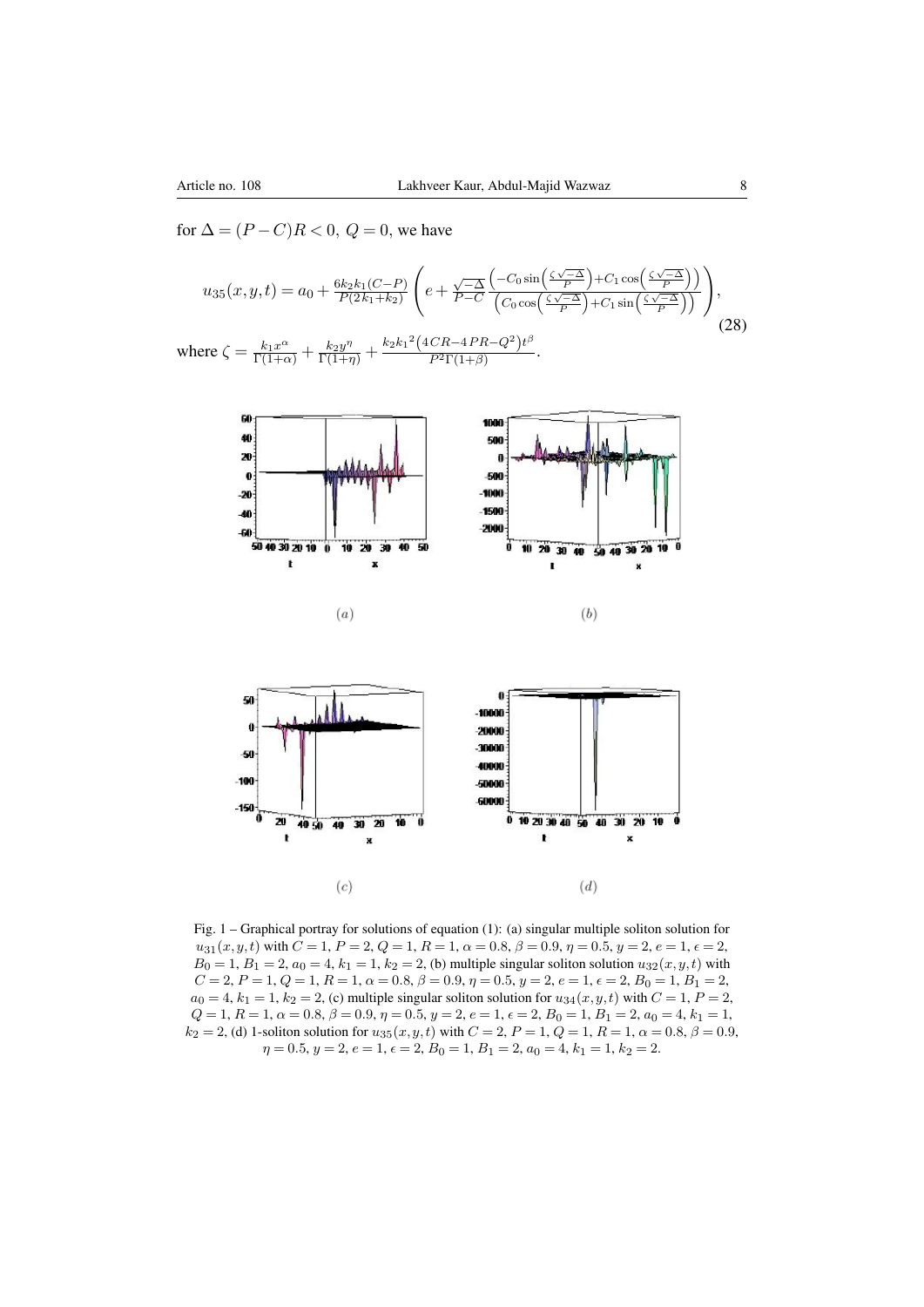Remarks 1: It is noteworthy to indicate that the space-time fractional Calogero-Degasperis (CD) equation is considered very foremost time. However, the obtained solutions, with more free parameters, are newer relative results compared to the previously existing ones in literature yet. The free parameters of the solutions are carrying rich mathematical structures, which play a vital role for unfolding certain physical phenomena such as wave propagation and many more. Also, by taking  $\alpha = \eta = \beta = 1$ , some solutions for CD equation [\[37\]](#page-16-1) can be recovered uniformly from solutions obtained in this Section, which simulate diverse physical situations. The modernity in obtaining of such exact solutions might pave a magnificent way out among community of researchers for further developments.

Remarks 2: The exact solutions of space-time fractional CD equation are very effective for characterizing multiple types of soliton solutions in mathematical physics as shown in Fig. 1.

### 4. SPACE-TIME FRACTIONAL SHARMA-TASSO-OLVER EQUATION

Now we consider general space-time fractional Sharma-Tasso-Olver (STO) equation [\[38,](#page-16-2) [39\]](#page-16-3):

<span id="page-8-0"></span>
$$
D_t^{\beta}u + 3\epsilon (D_x^{\alpha}u)^2 + 3\epsilon u^2 D_x^{\alpha}u + 3\epsilon u D_x^{2\alpha}u + \epsilon D_x^{3\alpha}u = 0, \qquad (29)
$$

where  $0 < \alpha, \beta < 1$  and  $\epsilon \neq 0$  is a constant and the transformation

$$
u(x,t) = u = U(\zeta), \ \ \zeta = \frac{k_1 x^{\alpha_1}}{\Gamma(1+\alpha_1)} + \frac{k_3 t^{\alpha_2}}{\Gamma(1+\alpha_2)}.
$$
 (30)

Then, equation [\(29\)](#page-8-0) is transformed to an ODE equation as follows:

<span id="page-8-1"></span>
$$
-k_3 U + 3\epsilon k_1^2 U'U + \epsilon k_1 U^3 + \epsilon k_1^3 U'' = 0, \text{ where } U' = \frac{dU}{d\zeta}.
$$
 (31)

Making balance between  $U''$  and  $U'U$ , we get  $N = 1$ , therefore the formal solution of equation [\(31\)](#page-8-1) can be identified as

<span id="page-8-2"></span>
$$
U(\zeta) = a_0 + \frac{a_1}{\phi(\zeta)} + b_1 \phi(\zeta),
$$
\n(32)

while  $a_0, a_1, b_1$  are unknown constants. We insert [\(32\)](#page-8-2) and [\(8\)](#page-3-3) into equation [\(31\)](#page-8-1) and then all same order terms of  $\phi(\zeta)$  are assembled together. The left-hand side of equa-tion [\(31\)](#page-8-1) is reframed into a polynomial in  $\phi(\zeta)^m$ ,  $(m=0,\pm 1,\pm 2,...)$  and then each coefficient of this polynomial is equated to zero. As a result, a set of over-determined algebraic equations are furnished for  $a_0, a_1, b_1, k_i (j = 1, 2, 3)$ , and e. Solving these equations, different types of solutions are derived, which are enumerated in nontrivial cases subsequently.

Case I: The following is a set of values for the parameters of the solution of equation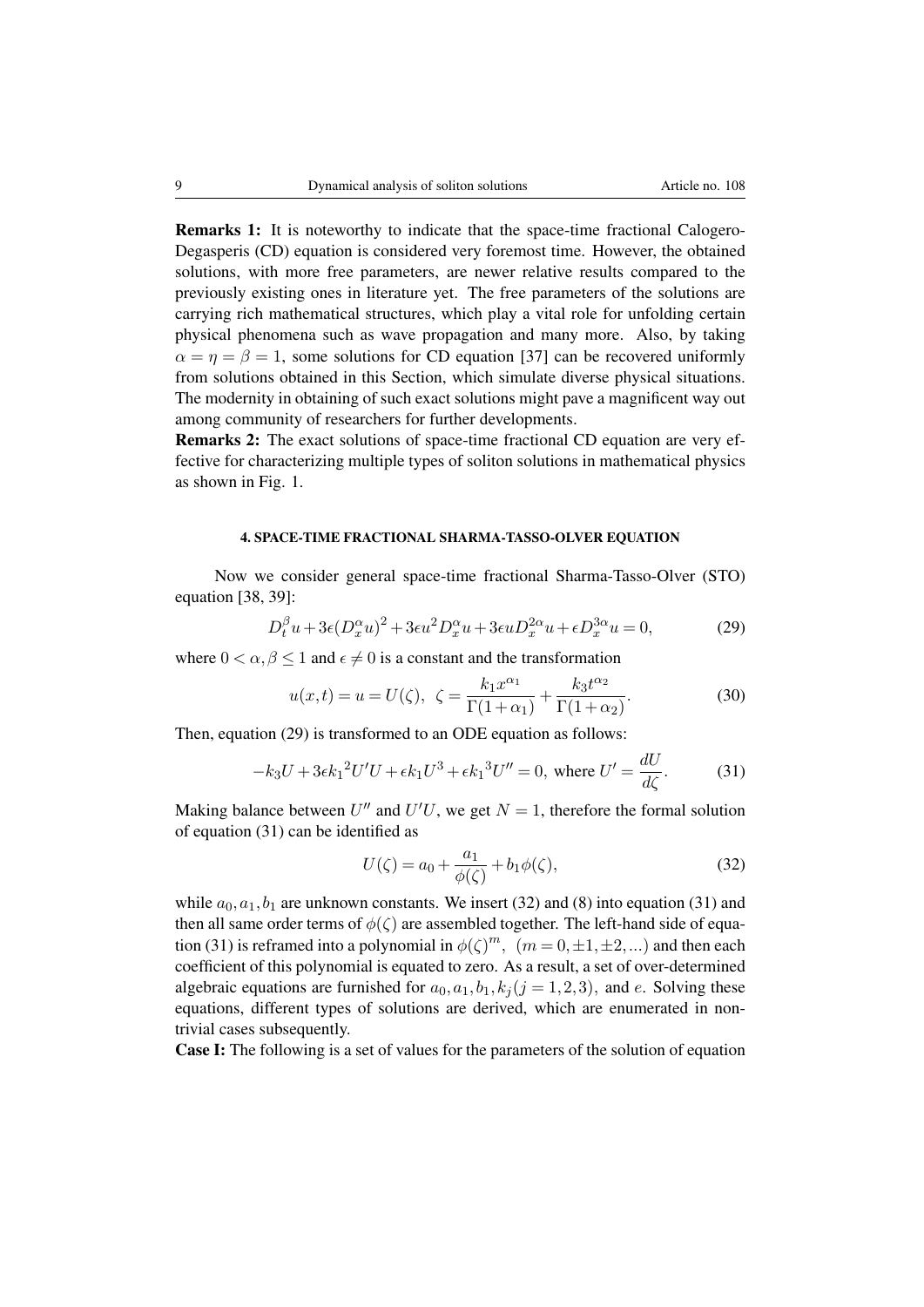[\(29\)](#page-8-0)

<span id="page-9-0"></span>
$$
a_0 = -\frac{k_1(2Ce - 2Pe - Q)}{P}, \ a_1 = \frac{2k_1(Ce^2 - Pe^2 - Qe + R)}{P}, \ b_1 = 0, \ a_3 = \frac{(4CR - 4PR - Q^2)\epsilon k_1^3}{P},
$$
\n
$$
(33)
$$

where  $k_1$ ,  $C_0$ ,  $C_1$ , and  $e$  are free parameters.

Considering the general solutions for equations [\(8\)](#page-3-3) and [\(33\)](#page-9-0) into [\(32\)](#page-8-2), the solutions for equation [\(29\)](#page-8-0) are attained as:

for  $\sigma = -4CR + 4PR + Q^2 > 0$ ,  $Q \neq 0$ , we have

$$
u_{11}(x,t) = -\frac{k_1(2Ce-2Pe-Q)}{P} + \frac{2k_1(Ce^2 - Pe^2 - Qe+R)}{P\left(e + \frac{Q}{2P - 2C} + \frac{\sqrt{\sigma}}{2P - 2C}\frac{\left(C_0\sinh\left(\frac{\zeta\sqrt{\sigma}}{2P}\right) + C_1\cosh\left(\frac{\zeta\sqrt{\sigma}}{2P}\right)\right)}{\left(C_0\cosh\left(\frac{\zeta\sqrt{\sigma}}{2P}\right) + C_1\sinh\left(\frac{\zeta\sqrt{\sigma}}{2P}\right)\right)}\right)},
$$
\n(34)

for  $\sigma = -4CR + 4PR + Q^2 < 0$ ,  $Q \neq 0$ , we have

$$
u_{12}(x,t) = -\frac{k_1(2Ce - 2Pe - Q)}{P} + \frac{2k_1(Ce^2 - Pe^2 - Qe + R)}{P\left(e + \frac{Q}{2P - 2C} + \frac{\sqrt{-\sigma}}{2P - 2C}\frac{\left(-C_0\sin\left(\frac{\zeta\sqrt{-\sigma}}{2P}\right) + C_1\cos\left(\frac{\zeta\sqrt{-\sigma}}{2P}\right)\right)}{\left(C_0\cos\left(\frac{\zeta\sqrt{-\sigma}}{2P}\right) + C_1\sin\left(\frac{\zeta\sqrt{-\sigma}}{2P}\right)\right)}\right)}
$$
(35)

for  $\sigma = -4CR + 4PR + Q^2 = 0$ ,  $Q \neq 0$ , we have  $u_{13}(x,t) = \frac{2k_1(Ce^2 - Pe^2 - Qe + R)}{P} \left(e - \frac{Q}{2(C - P)} + \frac{PC_1}{(\zeta C_1 + C_0)}\right)$  $(\zeta C_1+C_0)(P-C)$  $\big)^{-1}$  $-\frac{k_1(2Ce-2Pe-Q)}{P}$  $\frac{-2Pe-V}{P},$ (36)

for  $\Delta = (P - C)R > 0$ ,  $Q = 0$ , we have

$$
u_{14}(x,t) = -\frac{k_1(2Ce-2Pe-Q)}{P} + \frac{2k_1(Ce^2 - Pe^2 - Qe + R)}{P\left(e + \frac{\sqrt{\Delta}}{P - C}\frac{\left(C_0 \sinh\left(\frac{\zeta\sqrt{\Delta}}{P}\right) + C_1 \cosh\left(\frac{\zeta\sqrt{\Delta}}{P}\right)\right)}{\left(C_0 \cosh\left(\frac{\zeta\sqrt{\Delta}}{P}\right) + C_1 \sinh\left(\frac{\zeta\sqrt{\Delta}}{P}\right)\right)}\right)},
$$
(37)

for  $\Delta = (P - C)R < 0$ ,  $Q = 0$ , we have

$$
u_{15}(x,t) = -\frac{k_1(2Ce-2Pe-Q)}{P} + \frac{2k_1(Ce^2-Pe^2-Qe+R)}{P\left(e+\frac{\sqrt{-\Delta}}{P-C}\frac{\left(-C_0\sin\left(\frac{\zeta\sqrt{-\Delta}}{P}\right)+C_1\cos\left(\frac{\zeta\sqrt{-\Delta}}{P}\right)\right)}{\left(C_0\cos\left(\frac{\zeta\sqrt{-\Delta}}{P}\right)+C_1\sin\left(\frac{\zeta\sqrt{-\Delta}}{P}\right)\right)}\right)},
$$
\n(4.97, 4.88, 63)

where  $\zeta = \frac{k_1 x^{\alpha}}{\Gamma(1+\alpha)} + \frac{(4CR - 4PR - Q^2)\epsilon k_1^3 t^{\beta}}{P^2 \Gamma(1+\beta)}$  $\frac{P^2\Gamma(1+\beta)}{P^2\Gamma(1+\beta)}.$ 

Case II: The following is a set of coefficients for the solution of equation [\(29\)](#page-8-0)

<span id="page-9-1"></span>
$$
a_0 = 0, \ a_1 = \frac{k_1(Ce^2 - Pe^2 - Qe + R)}{P}, \ b_1 = -\frac{k_1(C - P)}{P}, \ k_3 = \frac{(4CR - 4PR - Q^2)\epsilon k_1^3}{P^2}, \tag{39}
$$

obtained upon using  $k_1$ ,  $C_0$ ,  $C_1$ , and e as free parameters.

Substituting the general solutions of equation [\(8\)](#page-3-3) and [\(39\)](#page-9-1) into [\(32\)](#page-8-2), we obtain the following solutions for equation [\(29\)](#page-8-0):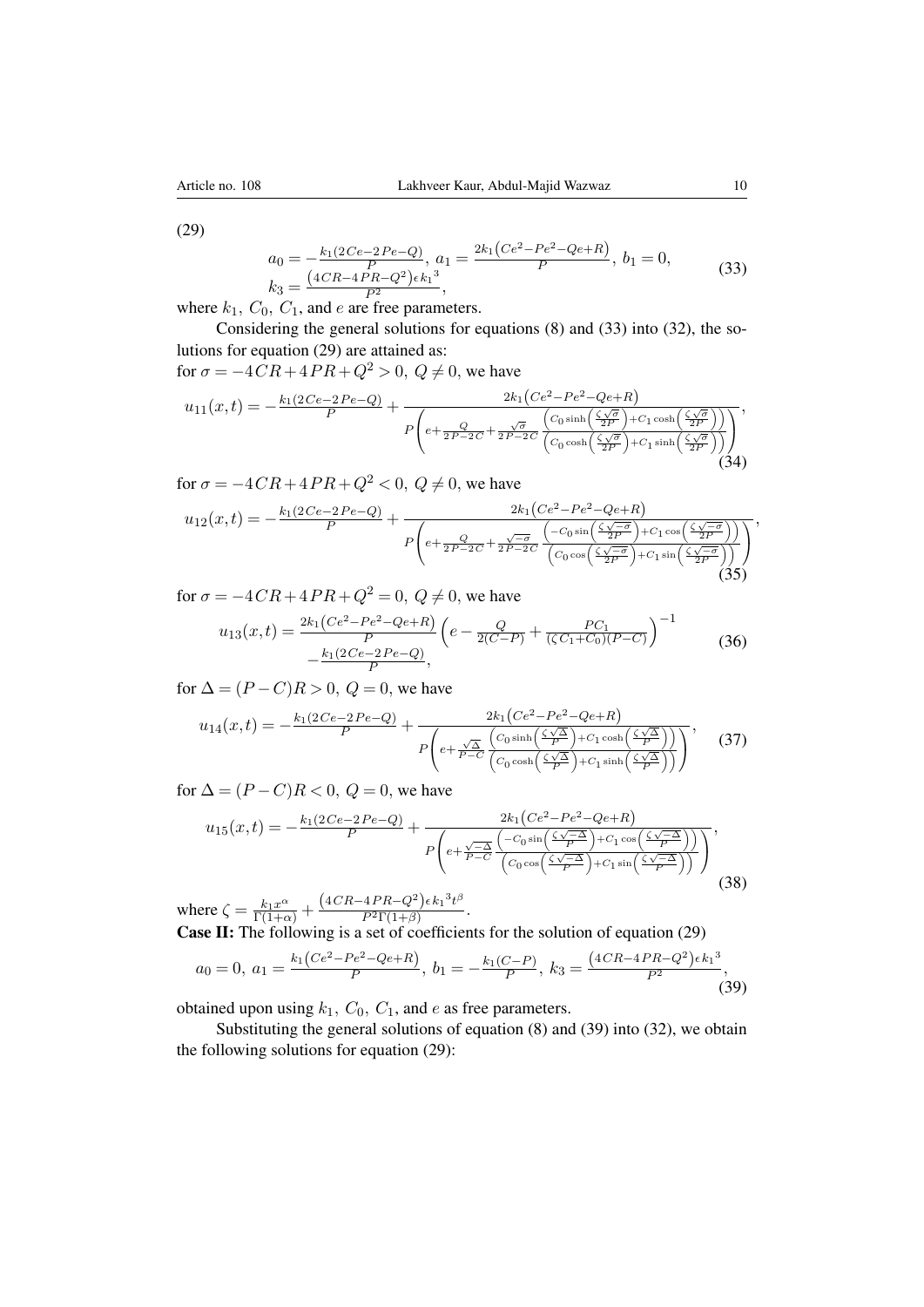for  $\sigma = -4CR + 4PR + Q^2 > 0$ ,  $Q \neq 0$ , we have

$$
u_{21}(x,t) = -\frac{k_1(C-P)}{P} \left( e + \frac{Q}{2P-2C} + \frac{\sqrt{\sigma}}{2P-2C} \frac{\left( C_0 \sinh\left(\frac{\zeta\sqrt{\sigma}}{2P}\right) + C_1 \cosh\left(\frac{\zeta\sqrt{\sigma}}{2P}\right) \right)}{\left( C_0 \cosh\left(\frac{\zeta\sqrt{\sigma}}{2P}\right) + C_1 \sinh\left(\frac{\zeta\sqrt{\sigma}}{2P}\right) \right)} \right) + \frac{k_1(Ce^2 - Pe^2 - Qe + R)}{P} \left( e + \frac{Q}{2P - 2C} + \frac{\sqrt{\sigma}}{2P - 2C} \frac{\left( C_0 \sinh\left(\frac{\zeta\sqrt{\sigma}}{2P}\right) + C_1 \cosh\left(\frac{\zeta\sqrt{\sigma}}{2P}\right) \right)}{\left( C_0 \cosh\left(\frac{\zeta\sqrt{\sigma}}{2P}\right) + C_1 \sinh\left(\frac{\zeta\sqrt{\sigma}}{2P}\right) \right)} \right)^{-1},
$$
\n(40)

for  $\sigma = -4CR + 4PR + Q^2 < 0$ ,  $Q \neq 0$ , we have

$$
u_{22}(x,t) = -\frac{k_1(C-P)}{P} \left( e + \frac{Q}{2P-2C} + \frac{\sqrt{-\sigma}}{2P-2C} \frac{\left(-C_0 \sin\left(\frac{\zeta\sqrt{-\sigma}}{2P}\right) + C_1 \cos\left(\frac{\zeta\sqrt{-\sigma}}{2P}\right)\right)}{\left(C_0 \cos\left(\frac{\zeta\sqrt{-\sigma}}{2P}\right) + C_1 \sin\left(\frac{\zeta\sqrt{-\sigma}}{2P}\right)\right)} \right) + \frac{k_1(Ce^2 - Pe^2 - Qe + R)}{P} \left( e + \frac{Q}{2P - 2C} + \frac{\sqrt{-\sigma}}{2P - 2C} \frac{\left(-C_0 \sin\left(\frac{\zeta\sqrt{-\sigma}}{2P}\right) + C_1 \cos\left(\frac{\zeta\sqrt{-\sigma}}{2P}\right)\right)}{\left(C_0 \cos\left(\frac{\zeta\sqrt{-\sigma}}{2P}\right) + C_1 \sin\left(\frac{\zeta\sqrt{-\sigma}}{2P}\right)\right)} \right)^{-1},
$$
\n(41)

for  $\sigma = -4CR + 4PR + Q^2 = 0$ ,  $Q \neq 0$ , we have

$$
u_{23}(x,t) = -\frac{k_1(C-P)}{P} \left( e - \frac{Q}{2(C-P)} + \frac{PC_1}{(\zeta C_1 + C_0)(P-C)} \right) + \frac{k_1(Ce^2 - Pe^2 - Qe + R)}{P\left(e - \frac{Q}{2(C-P)} + \frac{PC_1}{(\zeta C_1 + C_0)(P-C)}\right)},\tag{42}
$$

for  $\Delta = (P - C)R > 0$ ,  $Q = 0$ , we have

$$
u_{24}(x,t) = -\frac{k_1(C-P)}{P} \left( e + \frac{\sqrt{\Delta}}{P-C} \frac{\left( C_0 \sinh\left(\frac{\zeta \sqrt{\Delta}}{P}\right) + C_1 \cosh\left(\frac{\zeta \sqrt{\Delta}}{P}\right) \right)}{\left( C_0 \cosh\left(\frac{\zeta \sqrt{\Delta}}{P}\right) + C_1 \sinh\left(\frac{\zeta \sqrt{\Delta}}{P}\right) \right)} \right) + \frac{k_1(Ce^2 - Pe^2 - Qe + R)}{P \left( e + \frac{\sqrt{\Delta}}{P-C} \frac{\left( C_0 \sinh\left(\frac{\zeta \sqrt{\Delta}}{P}\right) + C_1 \cosh\left(\frac{\zeta \sqrt{\Delta}}{P}\right) \right)}{\left( C_0 \cosh\left(\frac{\zeta \sqrt{\Delta}}{P}\right) + C_1 \sinh\left(\frac{\zeta \sqrt{\Delta}}{P}\right) \right)} \right)},
$$
\n(43)

for  $\Delta = (P - C)R < 0$ ,  $Q = 0$ , we have

$$
u_{25}(x,t) = -\frac{k_1(C-P)}{P} \left( e + \frac{\sqrt{-\Delta}}{P-C} \frac{\left( -C_0 \sin\left(\frac{\zeta\sqrt{-\Delta}}{P}\right) + C_1 \cos\left(\frac{\zeta\sqrt{-\Delta}}{P}\right) \right)}{\left(C_0 \cos\left(\frac{\zeta\sqrt{-\Delta}}{P}\right) + C_1 \sin\left(\frac{\zeta\sqrt{-\Delta}}{P}\right) \right)} \right) + \frac{k_1(Ce^2 - Pe^2 - Qe + R)}{P \left(e + \frac{\sqrt{-\Delta}}{P-C} \frac{\left(-C_0 \sin\left(\frac{\zeta\sqrt{-\Delta}}{P}\right) + C_1 \cos\left(\frac{\zeta\sqrt{-\Delta}}{P}\right) \right)}{\left(C_0 \cos\left(\frac{\zeta\sqrt{-\Delta}}{P}\right) + C_1 \sin\left(\frac{\zeta\sqrt{-\Delta}}{P}\right) \right)} \right)},
$$
\n(44)

where  $\zeta = \frac{k_1 x^{\alpha}}{\Gamma(1+\alpha)} + \frac{(4CR - 4PR - Q^2)\epsilon k_1^3 t^{\beta}}{P^2 \Gamma(1+\beta)}$  $\frac{41 \pi \sqrt{9} \sqrt{6} \pi}{P^2 \Gamma(1+\beta)}$ .

Case III: The following is another set of values of the coefficients derived for solu-tion of equation [\(29\)](#page-8-0) with  $k_1$ ,  $C_0$ ,  $C_1$  and e as free parameters:

<span id="page-10-0"></span>
$$
a_0 = \frac{k_1(2Ce - 2Pe - Q)}{2P}, \ a_1 = 0, \ b_1 = -\frac{k_1(C - P)}{P}, k_3 = \frac{(4CR - 4PR - Q^2)\epsilon k_1^3}{4P^2}.
$$
 (45)

We found the following solutions for equation [\(29\)](#page-8-0), by using the general solutions of equations  $(8)$  and  $(45)$  in  $(29)$ :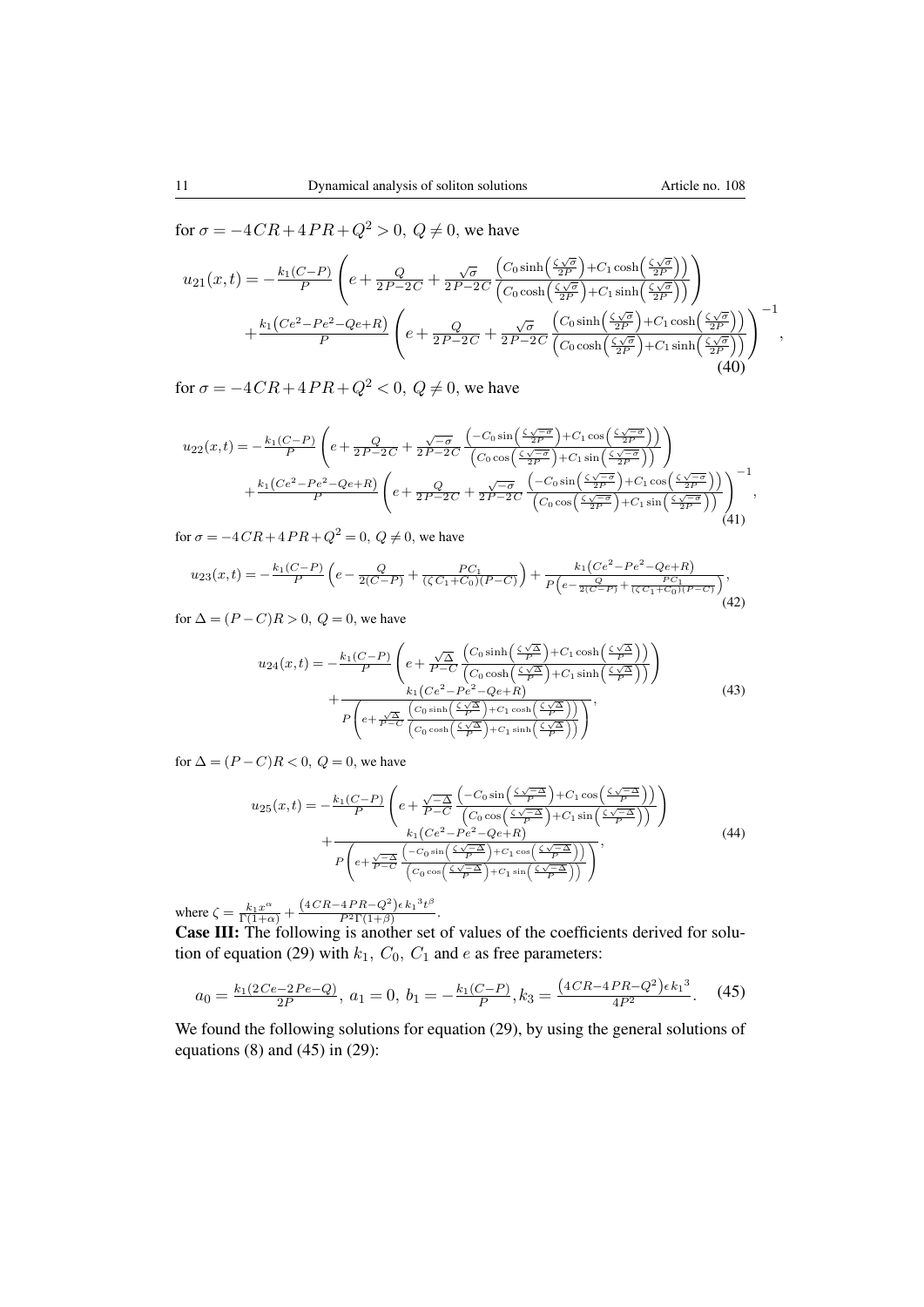for  $\sigma = -4CR + 4PR + Q^2 > 0$ ,  $Q \neq 0$ , we have

$$
u_{31}(x,t) = -\frac{k_1(C-P)}{P} \left( \frac{\sqrt{\sigma}}{2P - 2C} \frac{\left( C_0 \sinh\left(\frac{\zeta\sqrt{\sigma}}{2P}\right) + C_1 \cosh\left(\frac{\zeta\sqrt{\sigma}}{2P}\right) \right)}{\left( C_0 \cosh\left(\frac{\zeta\sqrt{\sigma}}{2P}\right) + C_1 \sinh\left(\frac{\zeta\sqrt{\sigma}}{2P}\right) \right)} + e + \frac{Q}{2P - 2C} \right) + \frac{k_1(2Ce - 2Pe - Q)}{2P},
$$
\n(46)

for  $\sigma = -4CR + 4PR + Q^2 < 0$ ,  $Q \neq 0$ , we have

$$
u_{32}(x,t) = -\frac{k_1(C-P)}{P} \left( e + \frac{Q}{2P-2C} + \frac{\sqrt{-\sigma}}{2P-2C} \frac{\left(-C_0 \sin\left(\frac{\zeta\sqrt{-\sigma}}{2P}\right) + C_1 \cos\left(\frac{\zeta\sqrt{-\sigma}}{2P}\right)\right)}{\left(C_0 \cos\left(\frac{\zeta\sqrt{-\sigma}}{2P}\right) + C_1 \sin\left(\frac{\zeta\sqrt{-\sigma}}{2P}\right)\right)} \right) + \frac{k_1(2Ce-2Pe-Q)}{2P},
$$
\n(47)

for  $\sigma = -4CR + 4PR + Q^2 = 0$ ,  $Q \neq 0$ , we have

$$
u_{33}(x, y, t) = \left(\frac{C_1 k_1}{\zeta C_1 + C_0}\right),\tag{48}
$$

for  $\Delta = (P - C)R > 0$ ,  $Q = 0$ , we have

$$
u_{34}(x,t) = -\frac{k_1(C-P)}{P} \left( e + \frac{\sqrt{\Delta}}{P-C} \frac{\left( C_0 \sinh\left(\frac{\zeta\sqrt{\Delta}}{P}\right) + C_1 \cosh\left(\frac{\zeta\sqrt{\Delta}}{P}\right) \right)}{\left( C_0 \cosh\left(\frac{\zeta\sqrt{\Delta}}{P}\right) + C_1 \sinh\left(\frac{\zeta\sqrt{\Delta}}{P}\right) \right)} \right) + \frac{k_1(2Ce-2Pe-Q)}{2P},
$$
\n(49)

for  $\Delta = (P - C)R < 0$ ,  $Q = 0$ , we have

$$
u_{35}(x,t) = -\frac{k_1(C-P)}{P} \left( e + \frac{\sqrt{-\Delta}}{P-C} \frac{\left( -C_0 \sin\left(\frac{\zeta\sqrt{-\Delta}}{P}\right) + C_1 \cos\left(\frac{\zeta\sqrt{-\Delta}}{P}\right) \right)}{\left( C_0 \cos\left(\frac{\zeta\sqrt{-\Delta}}{P}\right) + C_1 \sin\left(\frac{\zeta\sqrt{-\Delta}}{P}\right) \right)} \right) + \frac{k_1(2Ce-2Pe-Q)}{2P}, \tag{50}
$$

where  $\zeta = \frac{k_1 x^{\alpha}}{\Gamma(1+\alpha)} + \frac{(4CR - 4PR - Q^2)\epsilon k_1^3 t^{\beta}}{P^2 \Gamma(1+\beta)}$  $\frac{4H}{P^2\Gamma(1+\beta)}$ .

**Case IV:** Here,  $C_0$ ,  $C_1$ , and  $k_1$  are free parameters. The involved coefficients for the solution of equation [\(1\)](#page-1-0) are expressed as

$$
e = \frac{Q}{2(C-P)}, \ a_0 = \pm \frac{\sqrt{-4CR + 4PR + Q^2}k_1}{P}, \ a_1 = \frac{k_1(4CR - 4PR - Q^2)}{4P(C-P)},
$$
  
\n
$$
b_1 = -\frac{k_1(C-P)}{P}, \ k_3 = \frac{4(4CR - 4PR - Q^2)\epsilon k_1^3}{P^2}.
$$
\n(51)

We, therefore, attain the subsequent solutions of equation [\(1\)](#page-1-0), by considering the general solutions of [\(8\)](#page-3-3) and [\(17\)](#page-5-0) and then substituting them in [\(10\)](#page-4-1): for  $\sigma = -4CR + 4PR + Q^2 > 0$ ,  $Q \neq 0$ , we have

$$
u_{41}(x,t) = \frac{\sqrt{\sigma}k_1}{P} + \frac{\sqrt{\sigma}k_1}{2P} \frac{\left(C_0 \sinh\left(\frac{\zeta\sqrt{\sigma}}{2P}\right) + C_1 \cosh\left(\frac{\zeta\sqrt{\sigma}}{2P}\right)\right)}{\left(C_0 \cosh\left(\frac{z\epsilon t a \sqrt{\sigma}}{2P}\right) + C_1 \sinh\left(\frac{\zeta\sqrt{\sigma}}{2P}\right)\right)} - \frac{k_1\sqrt{\sigma}}{2P} \frac{\left(C_0 \cosh\left(\frac{\zeta\sqrt{\sigma}}{2P}\right) + C_1 \sinh\left(\frac{\zeta\sqrt{\sigma}}{2P}\right)\right)}{\left(C_0 \sinh\left(\frac{\zeta\sqrt{\sigma}}{2P}\right) + C_1 \cosh\left(\frac{\zeta\sqrt{\sigma}}{2P}\right)\right)},
$$
\n(52)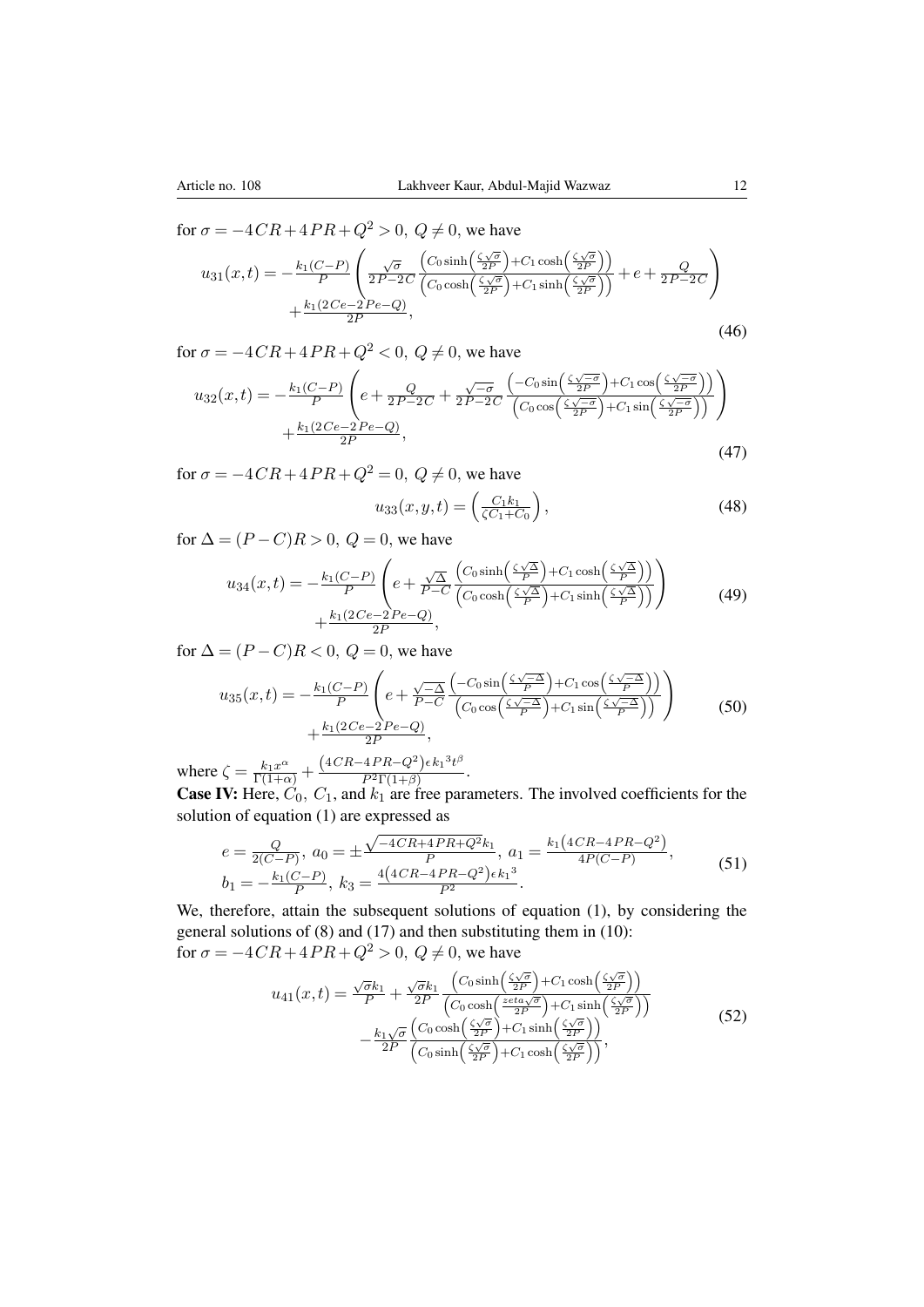for  $\sigma = -4CR + 4PR + Q^2 < 0$ ,  $Q \neq 0$ , we have

$$
u_{42}(x,t) = \frac{\sqrt{-\sigma}k_1}{P} + \frac{\sqrt{-\sigma}k_1}{2P} \frac{\left(C_0 \cos\left(\frac{\zeta\sqrt{-\sigma}}{2P}\right) + C_1 \sin\left(\frac{\zeta\sqrt{-\sigma}}{2P}\right)\right)}{\left(C_0 \sin\left(\frac{\zeta\sqrt{-\sigma}}{2P}\right) - C_1 \cos\left(\frac{\zeta\sqrt{-\sigma}}{2P}\right)\right)} - \frac{\sqrt{-\sigma}k_1}{2P} \frac{\left(C_0 \sin\left(\frac{\zeta\sqrt{-\sigma}}{2P}\right) - C_1 \cos\left(\frac{\zeta\sqrt{-\sigma}}{2P}\right)\right)}{\left(C_0 \cos\left(\frac{\zeta\sqrt{-\sigma}}{2P}\right) + C_1 \sin\left(\frac{\zeta\sqrt{-\sigma}}{2P}\right)\right)},
$$
\n(53)

for  $\sigma = -4CR + 4PR + Q^2 = 0$ ,  $Q \neq 0$ , we have

$$
u_{43}(x,t) = \left(\frac{C_1 k_1}{\zeta C_1 + C_0}\right),\tag{54}
$$

for  $\Delta = (P - C)R > 0$ ,  $Q = 0$ , we got

$$
u_{44}(x,t) = -\frac{k_1}{P} \left( \frac{Q}{2} - \sqrt{\Delta} \frac{\left( C_0 \sinh\left(\frac{\zeta \sqrt{\Delta}}{P}\right) + C_1 \cosh\left(\frac{\zeta \sqrt{\Delta}}{P}\right) \right)}{\left( C_0 \cosh\left(\frac{\zeta \sqrt{\Delta}}{P}\right) + C_1 \sinh\left(\frac{\zeta \sqrt{\Delta}}{P}\right) \right)} \right) + \frac{\sqrt{-4CR + 4PR + Q^2} k_1}{P} + \frac{k_1 \left( 4CR - 4PR - Q^2 \right)}{4P \left( \frac{Q}{2} - \sqrt{\Delta} \frac{\left( C_0 \sinh\left(\frac{\zeta \sqrt{\Delta}}{P}\right) + C_1 \cosh\left(\frac{\zeta \sqrt{\Delta}}{P}\right) \right)}{\left( C_0 \cosh\left(\frac{\zeta \sqrt{\Delta}}{P}\right) + C_1 \sinh\left(\frac{\zeta \sqrt{\Delta}}{P}\right) \right)} \right)},
$$
\n(55)

for  $\Delta = (P - C)R < 0$ ,  $Q = 0$ , we have

$$
u_{45}(x,t) = -\frac{k_1}{P} \left( \frac{Q}{2} - \frac{\sqrt{-\Delta} \left( -C_0 \sin\left(\frac{\zeta \sqrt{-\Delta}}{P}\right) + C_1 \cos\left(\frac{\zeta \sqrt{-\Delta}}{P}\right) \right)}{\left(C_0 \cos\left(\frac{\zeta \sqrt{-\Delta}}{P}\right) + C_1 \sin\left(\frac{\zeta \sqrt{-\Delta}}{P}\right)\right)} \right) + \frac{\sqrt{-4CR + 4PR + Q^2}k_1}{P}
$$

$$
+ \frac{k_1 \left(4CR - 4PR - Q^2\right)}{4P \left( \frac{Q}{2} - \frac{\sqrt{-\Delta} \left(-C_0 \sin\left(\frac{\zeta \sqrt{-\Delta}}{P}\right) + C_1 \cos\left(\frac{\zeta \sqrt{-\Delta}}{P}\right)\right)}{\left(C_0 \cos\left(\frac{\zeta \sqrt{-\Delta}}{P}\right) + C_1 \sin\left(\frac{\zeta \sqrt{-\Delta}}{P}\right)\right)} \right)},
$$
  
where  $\zeta = \frac{k_1 x^{\alpha}}{\Gamma(1+\alpha)} + \frac{\left(4CR - 4PR - Q^2\right)k_1 t^{\beta}}{4P(C - P)\Gamma(1+\beta)}.$  (56)

Remark 3: It is important to point out that some of the acquired solutions have outstanding resemblance with the previously established solutions [\[38,](#page-16-2) [39\]](#page-16-3), by taking suitable values of arbitrary constants. In particular, the solutions, mentioned in [\[38\]](#page-16-2), are similar to the hyperbolic, trigonometric, and rational function solutions obtained in Sec. 3 and Sec. 4, by setting appropriate values to the free parameters. Thus, we have found new solutions, which are more general in the sense of having much more free parameters than the previously obtained solutions. Besides these solutions, we have obtained additional exact solutions, which were not yet available before, to the best of our knowledge.

Remark 4: The graphical description of some of exact solutions of the considered equation has been given by assuming some appropriate values to the involved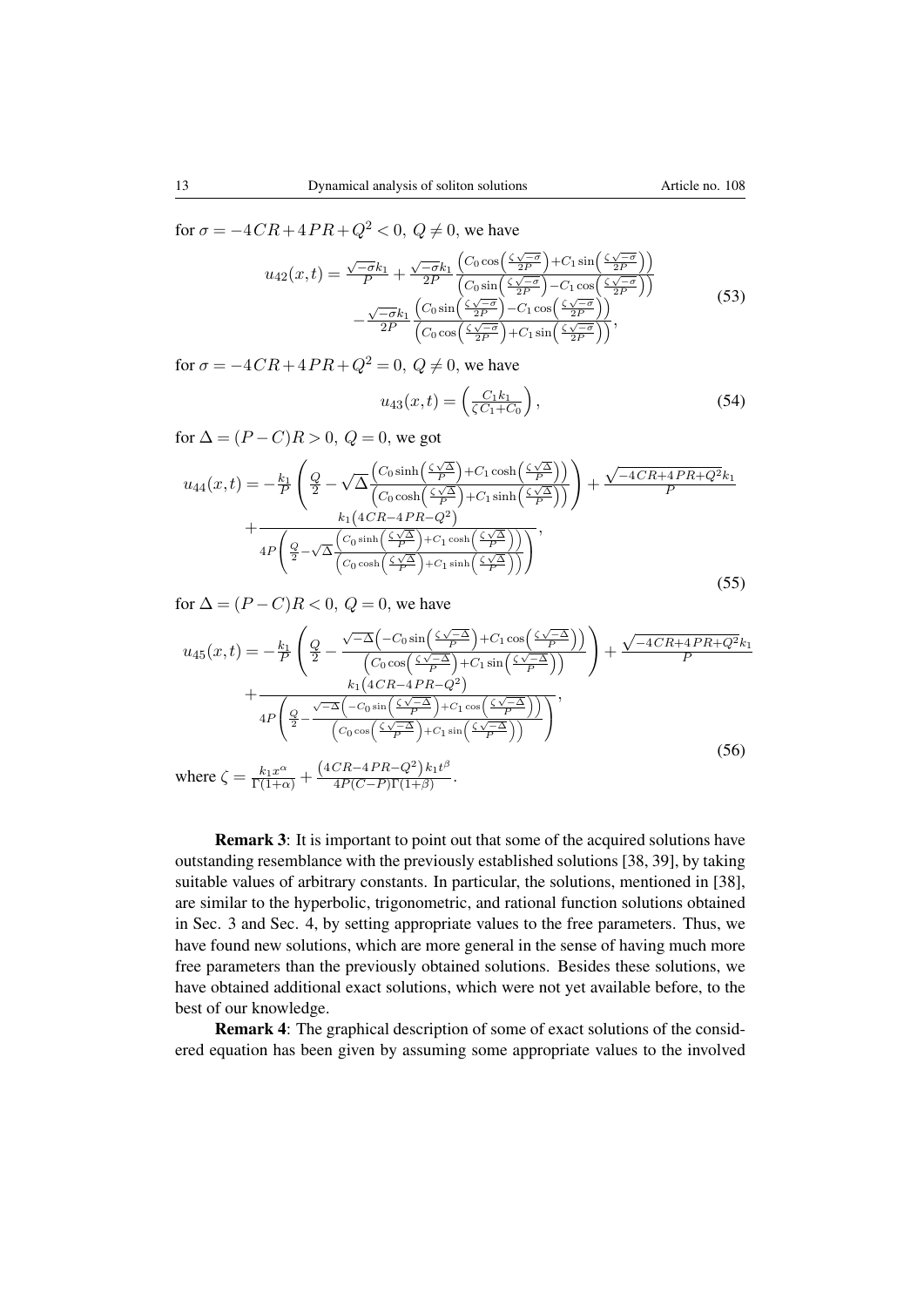

Fig. 2 – Solutions of equation [\(2\)](#page-1-1) are graphically depicted as: (a) singular double soliton solution for  $u_{41}(x,t)$  with  $B_0 = 1$ ,  $B_1 = 2$ ,  $C = 1$ ,  $P = 2$ ,  $Q = 1$ ,  $R = 1$ ,  $\alpha = 0.2$ ,  $\beta = 0.5$ ,  $e = 1$ ,  $\epsilon = 2$ ,  $a_0 = 4$ ,  $k_1 = 1$ ,  $k_2 = 2$ , (b) multiple singular soliton solution for  $u_{42}(x,t)$  with  $C = 2$ ,  $P = 1$ ,  $Q = 1$ ,  $R = 1$ ,  $\alpha = 0.2, \beta = 0.5, e = 1, \epsilon = 2, B_0 = 1, B_1 = 2, a_0 = 4, k_1 = 1, k_2 = 2, c$  (c) 1-soliton solution for  $u_{44}(x,t)$  with  $C = 1$ ,  $P = 2$ ,  $Q = 1$ ,  $R = 1$ ,  $\alpha = 0.2$ ,  $\beta = 0.5$ ,  $e = 1$ ,  $\epsilon = 2$ ,  $B_0 = 1$ ,  $B_1 = 2$ ,  $a_0 = 4$ ,  $k_1 = 1$ ,  $k_2 = 2$ , (d) multiple singular soliton solution for  $u_{45}(x, t)$  with  $B_0 = 1$ ,  $B_1 = 2$ ,  $C = 2$ ,  $P = 1, Q = 1, R = 1, \alpha = 0.2, \beta = 0.5, e = 1, \epsilon = 2, a_0 = 4, k_1 = 1, k_2 = 2.$ 

free parameters, as shown in Fig. 2. As an important output, the 1-soliton solution, the singular multiple-soliton, and the singular double soliton have been obtained, which are relevant to analyze the fission and fusion phenomena that occur in a series of physical settings.

#### 5. CONCLUDING REMARKS

In this study, exact analytic solutions of space-time fractional order Calogero-Degasperis equation and space-time fractional order Sharma-Tasso-Olver equation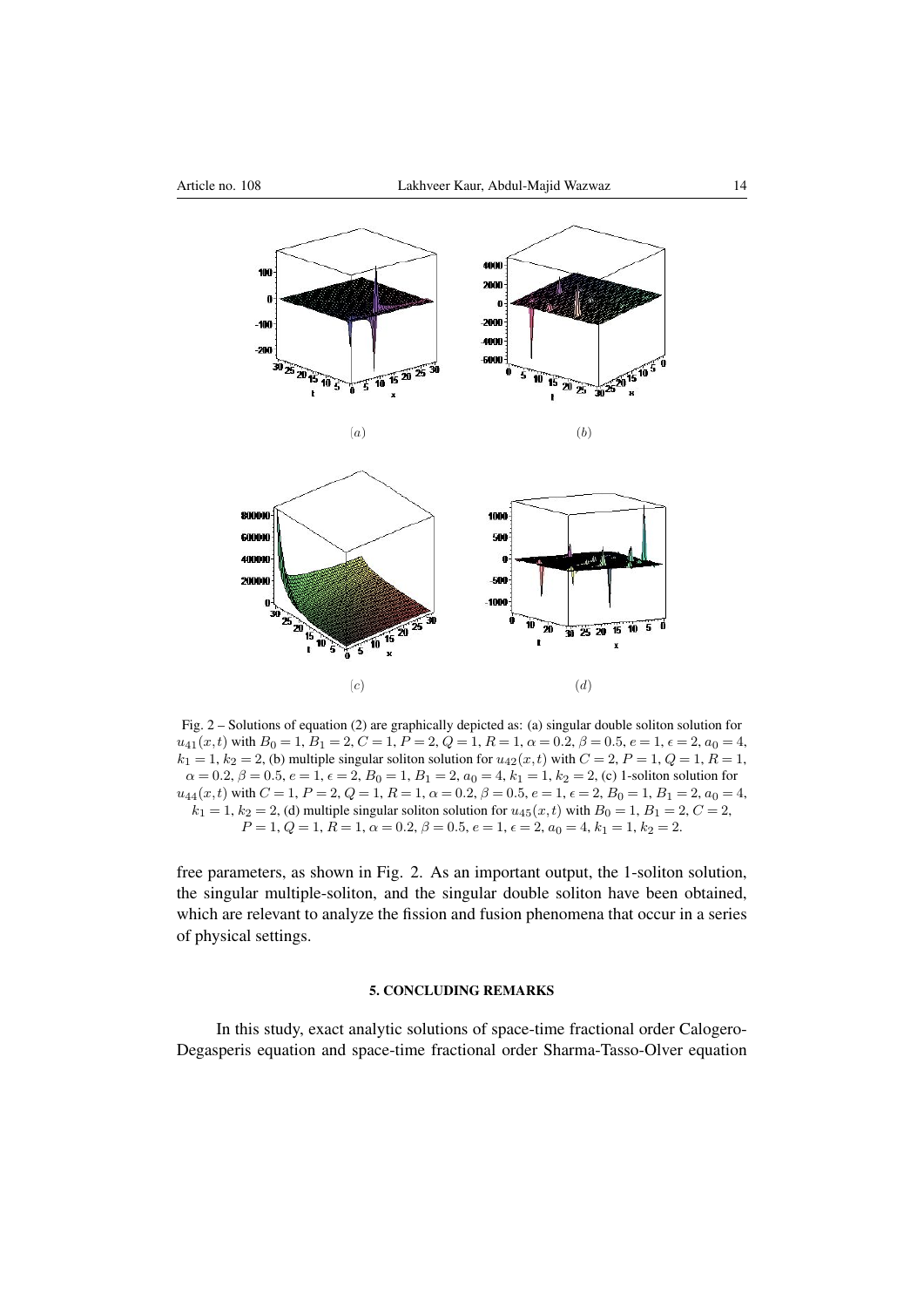have been obtained by utilizing the generalized  $\left(\frac{G'}{G}\right)$  $\left(\frac{G'}{G}\right)$  expansion method, which is one of the most efficient and important methods from both theoretical and applied point of views. Novel results have been derived by converting the considered fractional differential equations into another nonlinear ordinary differential equation by a fractional complex transformation along with the modified Riemann-Liouville derivative. Consequently, different types of exact solutions, including hyperbolic function, trigonometric function, and rational function have been obtained.

Furthermore, some of these exact solutions provided by this method have been graphically characterized into a variety of distinct physical structures such as 1 soliton solution, multiple singular soliton, and double soliton solutions. It is remarkable to mention that the involved free parameters in the produced exact solutions of both equations could be used to explain diverse physical features of the obtained solitonic waveforms.

#### REFERENCES

- <span id="page-14-0"></span>1. K. S. Miller and B. Ross, *An Introduction to the Fractional Calculus and Fractional Differential Equations*, Wiley-Interscience Publication, John Wiley and Sons, New York, USA, 1993.
- <span id="page-14-3"></span>2. R. Hilfer, *Applications of Fractional Calculus in Physics*, World Scientific, New Jersey, 2000.
- 3. S. T. Mohyud-Din, S. Bibi, N. Ahmed, and U. Khan, *Some exact solutions of the nonlinear spacetime fractional differential equations*, Wave Random Complex 29, 645-664 (2019).
- <span id="page-14-1"></span>4. N. Ahmed, S. Bibi, U. Khan, and S. T. Mohyud-Din, *A new modification in the exponential rational function method for nonlinear fractional differential equations*, Eur. Phys. J. Plus 133, 45 (2018).
- <span id="page-14-2"></span>5. L. Kaur and R. K. Gupta, *Kawahara equation and modified Kawahara equation with time depen*dent coefficients: symmetry analysis and generalized  $\left(\frac{G'}{G}\right)$  expansion method, Math. Meth. Appl. Sci. 36, 584-600 (2013).
- 6. L. Kaur and R. K. Gupta, *Some invariant solutions of field equations with axial symmetry for empty space containing an electrostatic field*, Appl. Math. Comp. 231, 560-565 (2014).
- 7. A. M. Wazwaz, *Abundant solutions of various physical features for the (2+1)-dimensional modified KdV-Calogero-Bogoyavlenskii-Schiff equations*, Nonlinear Dyn. 89, 1727-1732 (2017).
- 8. S. Chen, Y. Zhou, F. Baronio, and D. Mihalache, *Special types of elastic resonant soliton solutions of the Kadomtsev-Petviashvili II equation*, Rom. Rep. Phys. 70, 102 (2018).
- 9. L. Guo, Y. Cheng, D. Mihalache, and J. He, *Darboux transformation and higher-order solutions of the Sasa-Satsuma equation*, Rom. J. Phys. 64, 104 (2019).
- 10. Y. Ye, L. Bu, C. Pan, S. Chen, D. Mihalache, and F. Baronio, *Super rogue wave states in the classical massive Thirring model system*, Rom. Rep. Phys. 73, 117 (2021).
- 11. D. Mihalache, *Localized structures in optical and matter-wave media: a selection of recent studies*, Rom. Rep. Phys. 73, 403 (2021).
- 12. L. Zeng, Y. Zhu, B. A. Malomed, D. Mihalache, Q. Wang, H. Long, Y. Cai, X. Lu, and J. Li, *Quadratic fractional solitons*, Chaos, Solitons and Fractals, 154, 111586 (2022).
- 13. A. M. Wazwaz, *New Painleve-integrable (2+1)- and (3+1)-dimensional KdV and MKdV equations ´* , Rom. J. Phys. 65, 108 (2020).
- 14. Y. Liu, B. Li, and A. M. Wazwaz, *Rational and semi-rational solutions to the nonlocal Mel'nikov*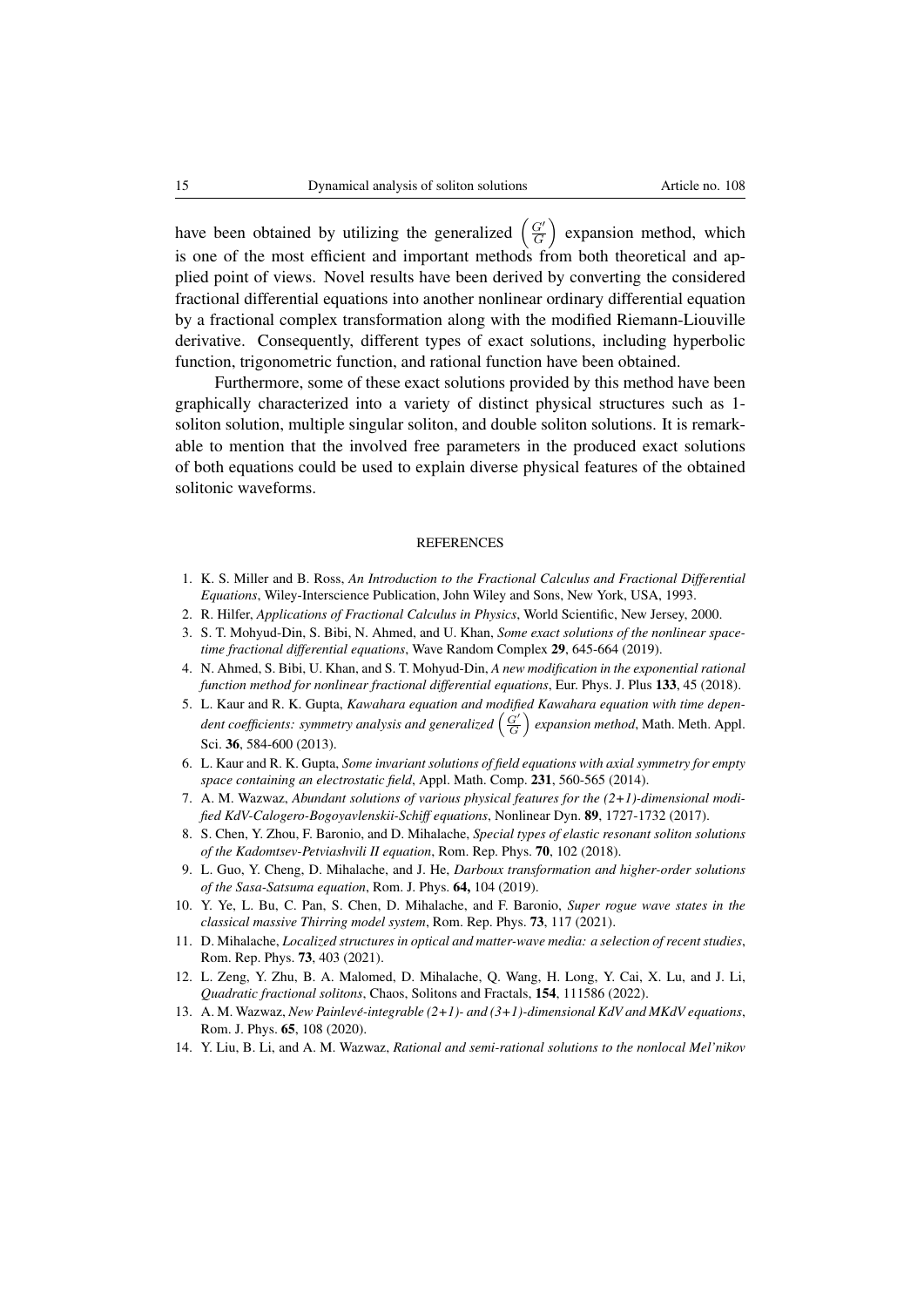*equation via determinants*, Rom. J. Phys. 65, 109 (2020).

- 15. W. Liu, J. Rao, and X. Qiao, *On general high-order solitons and breathers to a nonlocal Schrödinger-Boussinesq equation with a periodic line waves background, Rom. J. Phys.* 65, 117 (2020).
- 16. F. Bekhouche, M. Alquran, and I. Komashynska, *Explicit rational solutions for time-space fractional nonlinear equation describing the propagation of bidirectional waves in low-pass electrical lines*, Rom. J. Phys. 66, 114 (2021).
- 17. N. H. Aljahdaly, A. M. Wazwaz, S. A. El-Tantawy, and H. A. Ashi, *New extended (3+1) dimensional KDV6 equation and other equations derived from the same hierarchy: Painleve inte- ´ grability*, Rom. Rep. Phys. 73, 120 (2021).
- <span id="page-15-0"></span>18. Jing Liang and Chenzhi Ruan, *Two-dimensional doubly localized rogue waves in the Davey-Stewartson III equation*, Rom. Rep. Phys. 73, 126 (2021).
- <span id="page-15-1"></span>19. I. Podlubny, *Fractional Differential Equations, Mathematics in Science and Engineering*, vol. 198, Academic Press, San Diego, CA, USA, 1999.
- <span id="page-15-2"></span>20. G. Jumarie, *Table of some basic fractional calculus formulae derived from a modified Riemann-Liouville derivative for non-differentiable functions*, Appl. Math. Lett. 22, 378- 385 (2009).
- <span id="page-15-16"></span>21. G. Jumarie, *Fractional Differential Calculus for Non-Differentiable Functions: Mechanics, Geometry, Stochastics, Information Theory*, Lambert Academic Publishing, Saarbrucken, Germany, 2013.
- <span id="page-15-3"></span>22. G. Jumarie, *On the derivative chain-rules in fractional calculus via fractional difference and their application to systems modelling*, Cent. Eur. J. Phys. 11, 617-633 (2013).
- <span id="page-15-4"></span>23. M. Cui, *Compact finite difference method for the fractional diffusion equation*, J. Comput. Phys. 228, 7792-7804 (2009).
- <span id="page-15-5"></span>24. A. Yildirim and S. T. Mohyud-Din, *Analytical approach to space-and time-fractional burgers equations*, Chin. Phys. Lett. 27, 090501 (2010).
- <span id="page-15-6"></span>25. K. A. Gepreel, *The homotopy perturbation method applied to the nonlinear fractional Kolmogorov-Petrovskii-Piskunov equations*, Appl. Math. Lett. 24, 1428-1434 (2011).
- <span id="page-15-7"></span>26. S. Zhang and H. Zhang, *Fractional sub-equation method and its application to nonlinear fractional PDEs*, Phys. Lett. A 375, 1069-1075 (2011).
- <span id="page-15-8"></span>27. E. M. E. Zayed, *A note on the modified simple equation method applied to Sharma-Tasso-Olver equation*, Appl. Math. Comput. 218, 3962-3964 (2011).
- <span id="page-15-9"></span>28. B. Lu, *The first integral method for some time fractional differential equations*, J. Math. Anal. Appl. 395, 684-693 (2012).
- <span id="page-15-10"></span>29. C. A. G´omez, *A nonlinear fractional Sharma-Tasso-Olver equation: new exact solutions*, Appl. Math. Comp. 266, 385-389 (2015).
- <span id="page-15-11"></span>30. S. Demiray, Ö. Ünsal, and A. Bekir, *Exact solutions of nonlinear wave equations using*  $(\frac{G'}{G}, \frac{1}{G})$ . *expansion method*, J. Egypt. Math. Soc. 23, 78-84 (2015).
- <span id="page-15-12"></span>31. S. S. Ray, *A novel method for travelling wave solutions of fractional Whitham-Broer-Kaup, fractional modified Boussinesq and fractional approximate long wave equations in shallow water*, Math. Meth. Appl. Sci. 38, 1352-1368 (2015).
- <span id="page-15-13"></span>32. Ismail Aslan, *Exact solutions for fractional DDEs via auxiliary equation method coupled with the fractional complex transform*, Math. Meth. Appl. Sci. 39, 5619-5625 (2016).
- <span id="page-15-14"></span>33. M. Inc, A. Yusuf, A. I. Aliyu, and D. Baleanu, *Lie symmetry analysis and explicit solutions for the time fractional generalized Burgers-Huxley equation*, Opt. Quant. Electron. 50, 94 (2018).
- <span id="page-15-15"></span>34. X. J. Yang, H. M. Srivastava, and C. Cattani, *Local fractional homotopy perturbation method for solving fractal partial differential equations arising in mathematical physics*, Rom. Rep. Phys. 67, 752-761 (2015).